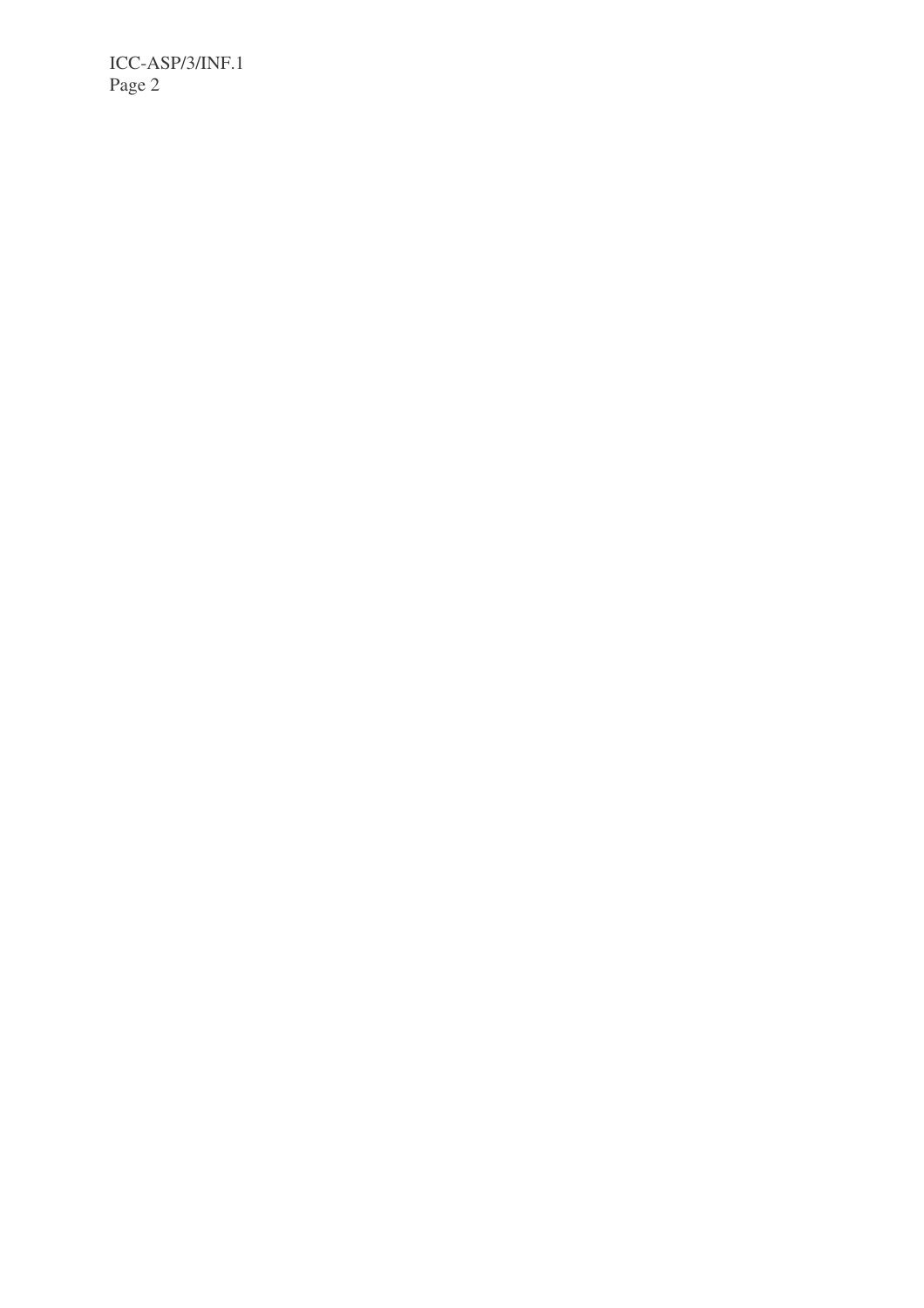# **Contents/ Table des matières/ Índice**

|      |                                                                                                       | Page      |
|------|-------------------------------------------------------------------------------------------------------|-----------|
| I.   | States Parties to the Rome Statute of the International Criminal Court<br>(as at 7 September 2004)    | $4 - 30$  |
|      | États Parties au Statut de Rome de la Cour pénale internationale<br>(au 7 septembre 2004)             |           |
|      | Estados Partes en el Estatuto de Roma de la Corte Penal Internacional<br>(al 7 de septiembre de 2004) |           |
| II.  | <b>Observer States/</b>                                                                               | $31 - 40$ |
|      | États observateurs/                                                                                   |           |
|      | Estados observadores                                                                                  |           |
| III. | States invited to be present during the work of the Assembly/                                         | $41 - 42$ |
|      | Les États invites à se faire représenter aux travaux de l'Assemblée/                                  |           |
|      | Los Estados invitados a que asistieran a los trabajos de la Asamblea                                  |           |
| IV.  | Entities, intergovernmental organizations and other entities/                                         | 43        |
|      | Entités, organisations intergouvernementales et autres entités/                                       |           |
|      | Entidades, organizaciones intergubernamentales y otras entidades                                      |           |
| V.   | Other international bodies/                                                                           | 44        |
|      | Autres organismes internationaux/                                                                     |           |
|      | Otros órganos internacionales                                                                         |           |
| VI.  | Specialized agencies and related organizations/                                                       | 45        |
|      | Institutions spécialisées et organisations apparentées/                                               |           |
|      | Organismos especializados y organizaciones conexas                                                    |           |
| VII. | Non-governmental organizations/                                                                       | 46        |
|      | Organisations non gouvernementales/                                                                   |           |
|      | Organizaciones no gubernamentales                                                                     |           |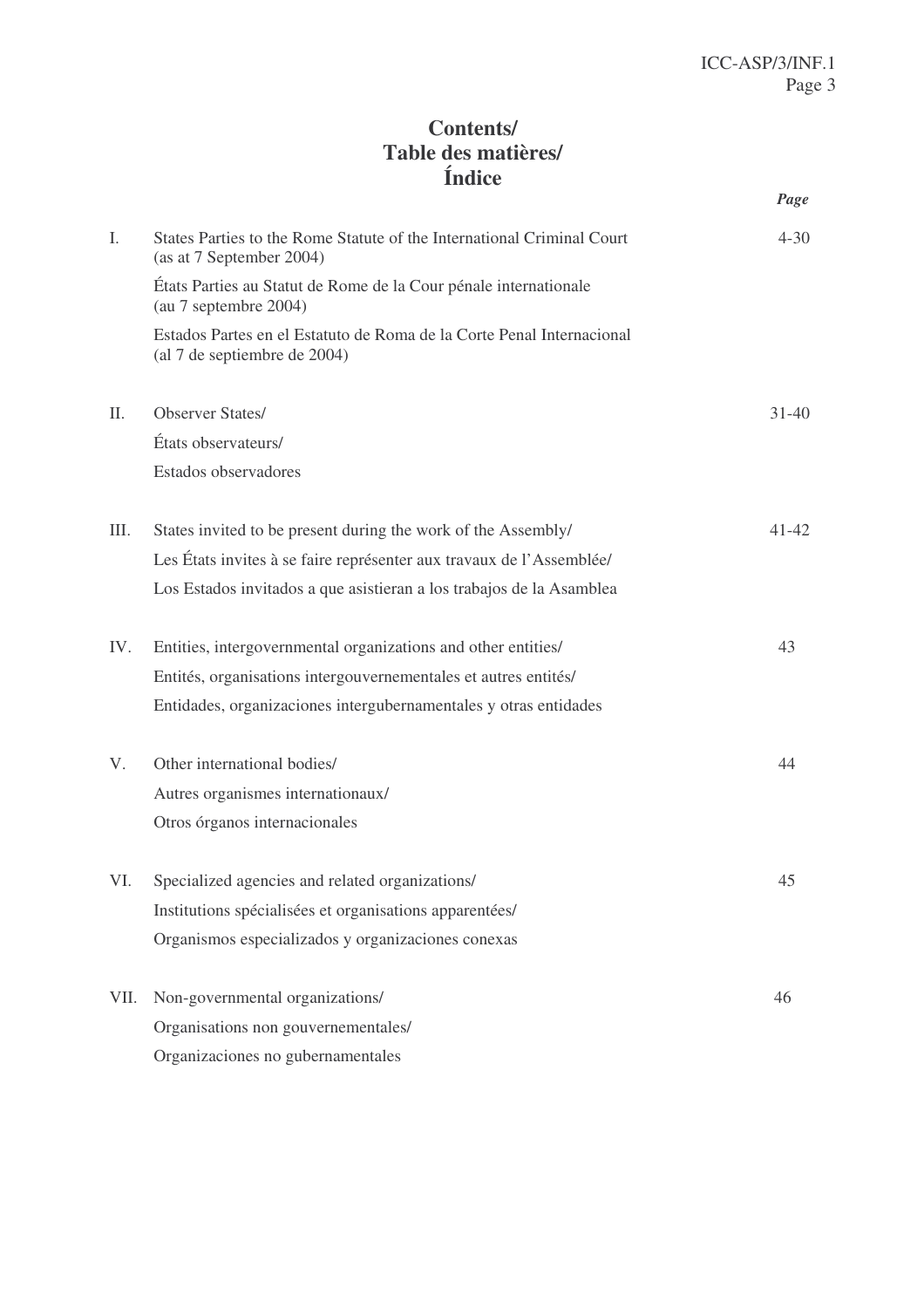### **I. States Parties to the Rome Statute of the International Criminal Court/ États Parties au Statut de Rome de la Cour pénale internationale/ Estados Partes en el Estatuto de Roma de la Corte Penal Internacional**

### **AFGHANISTAN**

Representative H.E. Mr. Hamayun Tandar *Ambassador, Brussels*

### **ALBANIA**

Representative H.E. Mr. Qiriako Qirko *Ambassador, The Hague*

Adviser Ms. Anita Shaqiri *Second Secretary, The Hague*

### **ANDORRA**

Representative H.E. Mrs. Meritxell Mateu *Ambassador of Andorra to the Netherlands*

Adviser Mrs. Florència Aleix *Third Secretary at the Embassy of Andorra to the Netherlands*

#### **ANTIGUA AND BARBUDA**

### **ARGENTINA**

Representante S.E. Sr. José María Berro Madero *Embajador de la República Argentina, La Haya*

### **AUSTRALIA**

Representative H.E. Mr. Stephen Christopher Brady *Ambassador to the Netherlands*

Alternate Mr. James Martin Larsen *Counsellor, Australian Embassy in Brussels*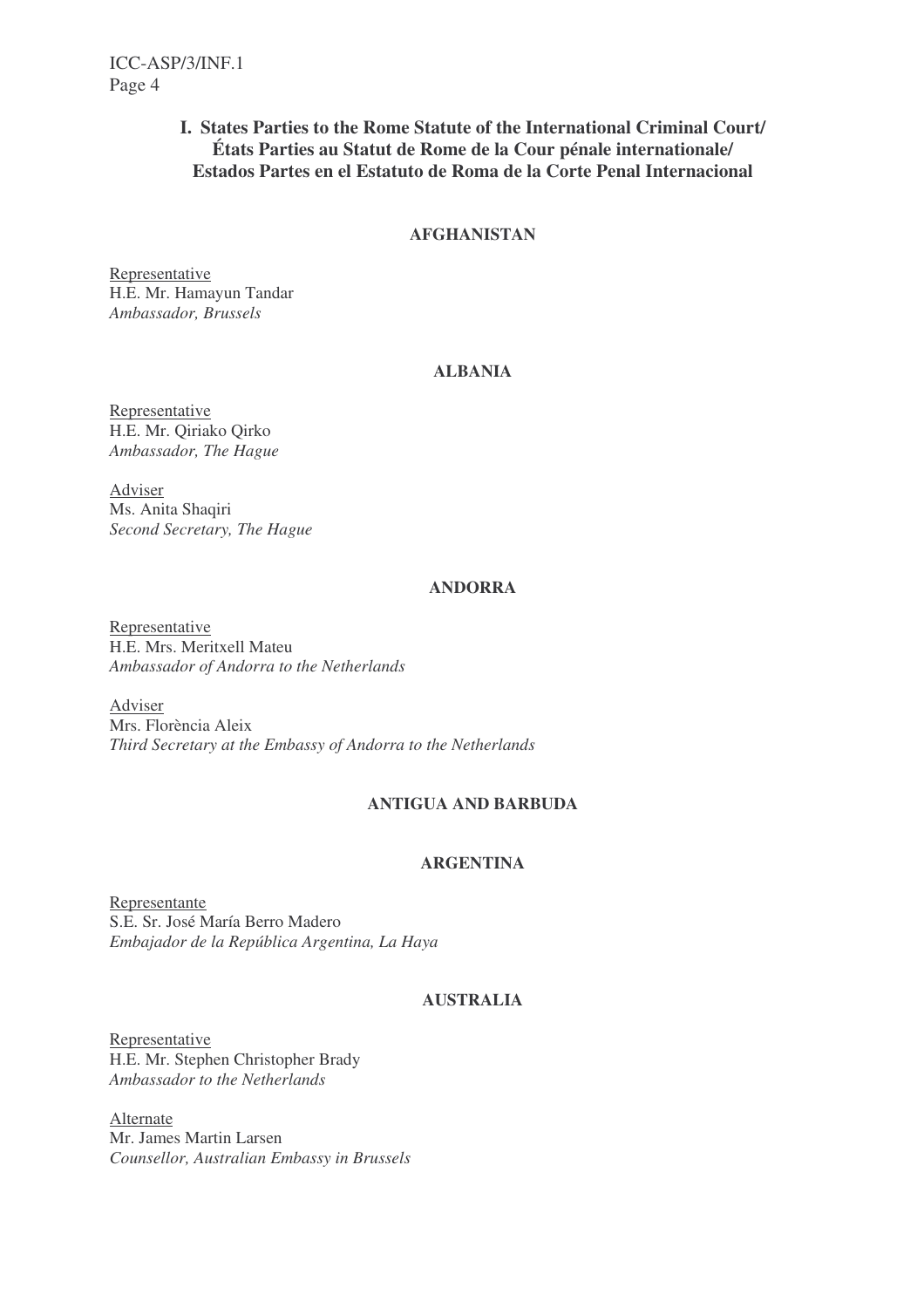Advisers Ms. Suzanne Kathryn McCourt *Second Secretary, Embassy to the Netherlands*

Mr. Brett John Cooper *Third Secretary, Embassy to the Netherlands*

### **AUSTRIA**

Representative H.E. Dr. Erwin Kubesch *Ambassador to the Netherlands*

Alternates Dr. Alexander Marschik *Minister, Permanent Mission of Austria to the United Nations*

Mr. Gregor Schusterschitz *Minister Counsellor, Embassy to the Netherlands*

Mr. Alexander Rieger *Attaché, Embassy to the Netherlands*

Adviser Mrs. Astrid Reisinger *Assistant Professor*

#### **BARBADOS**

Representative H.E. Mr. Errol Humphrey *Ambassador to Belgium, the Netherlands and the E.U.*

### **BELGIUM**

Représentant M. Jan Devadder *Directeur Général, SPF Affaires étrangères*

Suppléants S.E. M. Jean-Marie Noirfalisse *Représentant permanent de la Belgique auprès de la Cour pénale internationale*

M. Gérard Dive *Conseiller, Cabinet de la Vice-Première Ministre et Ministre de la Justice*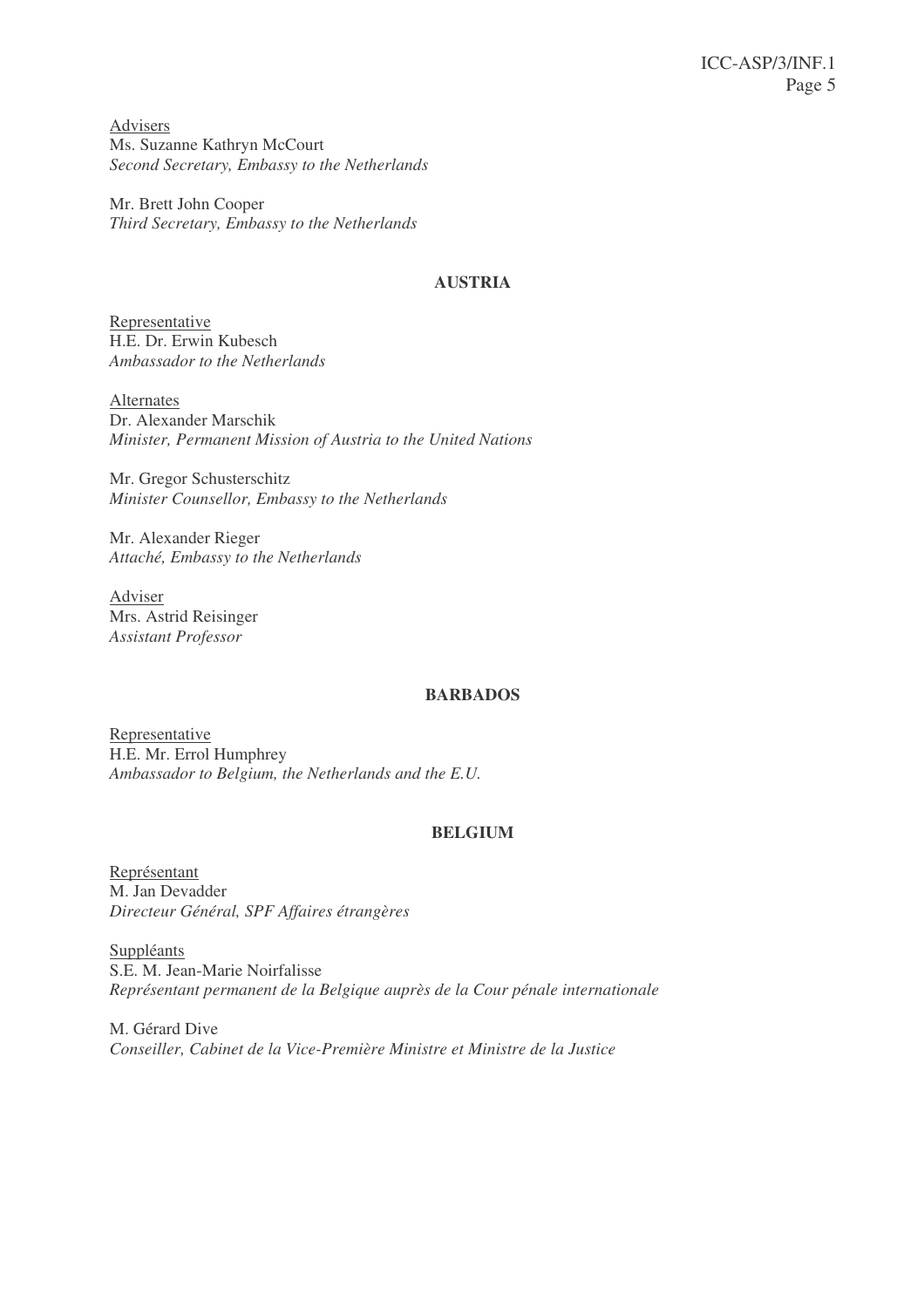M. Michel-Etienne Tilemans *1 er Secrétaire d'Ambassade, SPF Affaires étrangères*

Conseillers M. Patrick Duray *Conseiller Juridique, SPF Affaires étrangères*

Mme. Valérie Delcroix *Conseiller Adjoint, SPF Affaires étrangères*

Mlle. Fanny Fontaine *Conseiller Adjoint, SPF Justice*

Mlle. Christiane Van den Wijngaert

#### **BELIZE**

#### **BENIN**

Représentant M. Joël Wassi Adechi Ambassadeur, Représentant Permanent du Bénin auprès des Nations Unies

#### Suppléant

M. Francis Lokossa *Directeur des Affaires Juridiques et des Droits de l'Homme au Ministère des Affaires Etrangères et de l'Intégration Africaine*

**Conseiller** M. Désiré Auguste Adjahi *Ministre Conseiller, Ambassade du Bénin, Bruxelles*

#### **BOLIVIA**

Representante S.E. Sra. Esther M. Ashton *Embajadora de Bolivia en los Países Bajos*

Suplente Sra. Mireya Sofia Durán Rosales *Ministra Consejera, Embajada de Bolivia en los Países Bajos*

### **BOSNIA AND HERZEGOVINA**

Representative H.E. Mr. Slobodan Kova *Minister of Justice*

Alternate H.E. Mr. Željko Jerkić *Ambassador of Bosnia and Herzegovina to the Netherlands*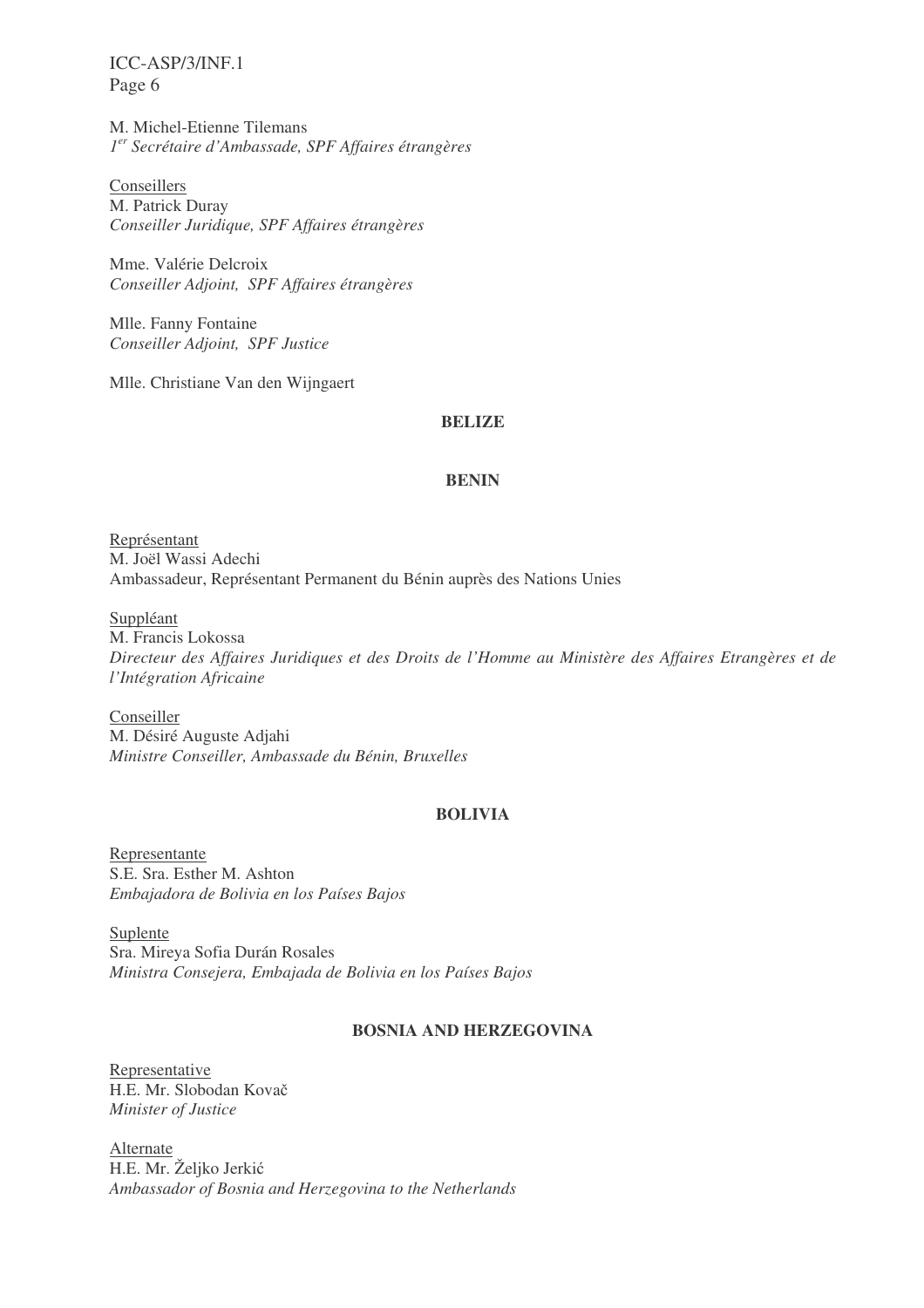**Alternate** Ms. Milimirka Purkovic *First Secretary, Embassy of Bosnia and Herzegovina to the Netherlands*

Adviser Mr. Miroslav Starovlah *Interpreter*

### **BOTSWANA**

#### **BRAZIL**

Representative H.E. Mr. Gilberto Vergne Saboia *Ambassador of Brazil in The Hague*

Alternate Mr. Carlos A. Lopes Asfora *Minister, Embassy in The Hague*

Advisers Mr. Claudio R. Poles *First Secretary, Embassy in The Hague*

Mrs. Fátima K. Ishitani *First Secretary, United Nations Division, MFA*

Mr. Fábio A. Antibas *Second Secretary, Embassy in The Hague*

#### **BULGARIA**

Representative Mrs. Guenka Beleva *Director, International Law Directorate, MFA*

Advisers Mr. Danail Chakarov *Chief Expert, International Law Directorate, MFA*

Mrs. Silviya de Boer *Attaché, Embassy to the Netherlands*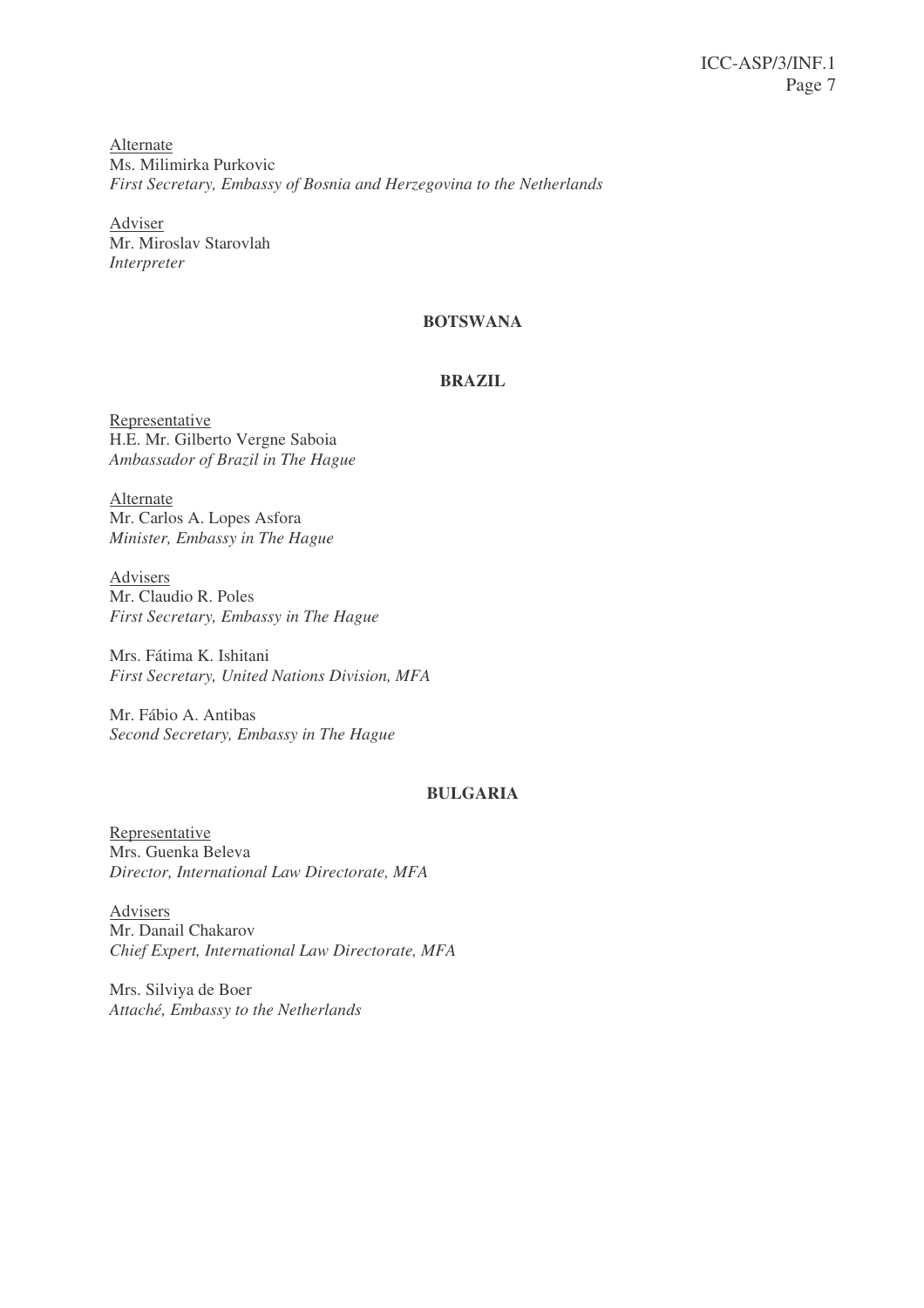#### **BURKINA FASO**

Représentant H.E. M. Kadré Désiré Ouedraogo *Ambassadeur du Burkina Faso en Belgique*

**Suppléants** M. Zakalia Kote *Directeur de Cabinet du Ministre des Affaires Etrangères et de la Coopération Régionale*

M. Ibrahima Toure *Directeur des Affaires Juridiques et Consulaires, Ministère des Affaires Etrangères et de la Coopération Régionale*

M. Dieudonné Kere *Conseiller à l'Ambassade du Burkina Faso en Belgique*

M. Etienne D. Ouoba *Magistrat, Ministère de la Justice*

Mme. Clarisse Merindol Ouoba *Professeur, Université de Ouagadougou, Ministère de la Promotion des Droits Humains*

### **CAMBODIA**

Representative H.E. Dr. Chem Widhya *Permanent Secretary, Ministry of Foreign Affairs and International Cooperation*

### **CANADA**

Representative Ms. Colleen Swords *Legal Adviser, MFA*

Alternate H.E. Mr. Serge April *Ambassador to the Netherlands*

Advisers Mr. Gregg A. Calkin *Counsellor, Embassy to the Netherlands*

Mrs. Helen Robertson *ICC and Accountability Campaign Coordinator, MFA*

Mrs. Valerie Oosterveld *Legal Officer, MFA*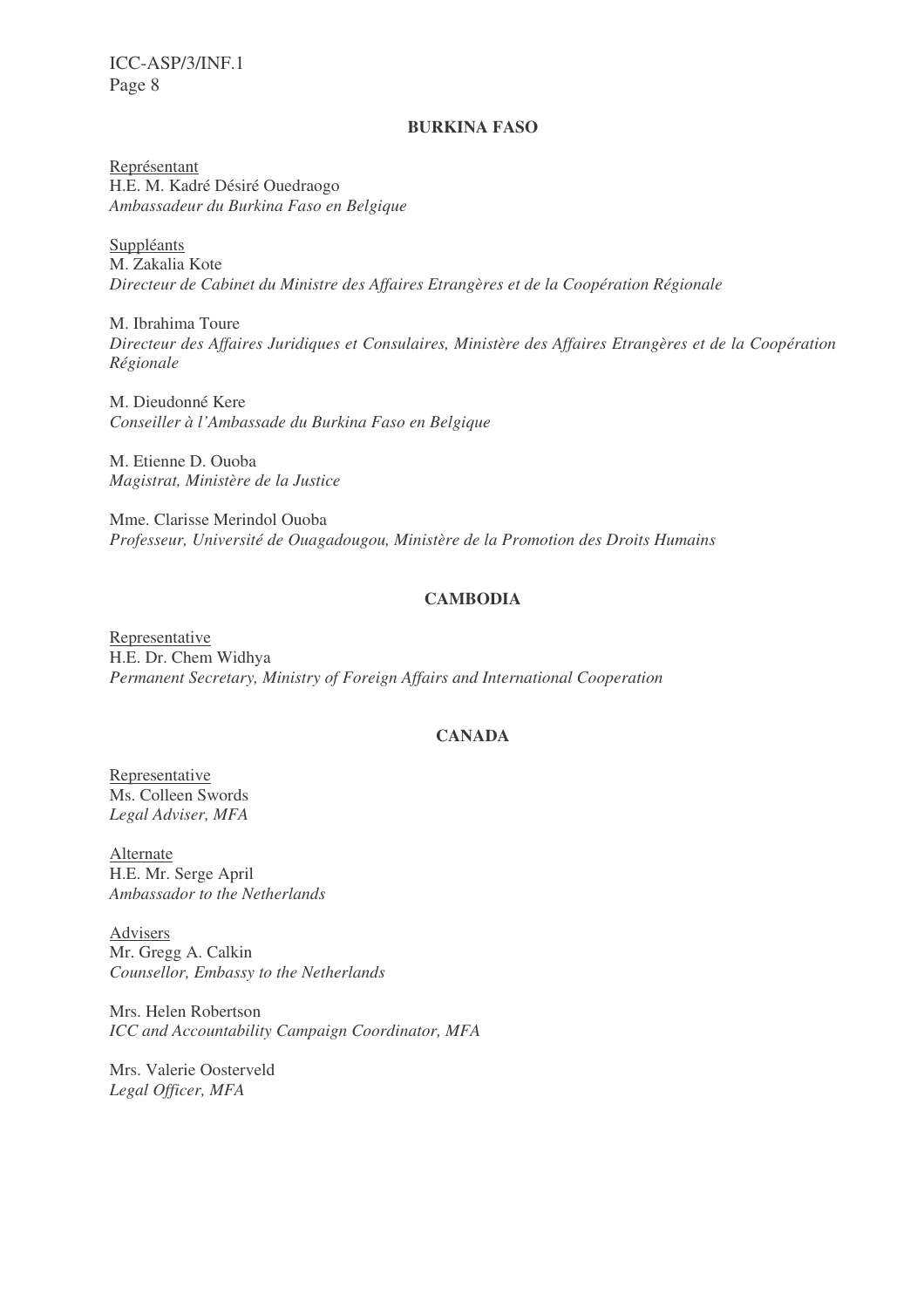#### **CENTRAL AFRICAN REPUBLIC**

Représentant M. Marcel Serekoïsse-Samba *Magistrat, Premier Président de la Court de Cassation*

#### **COLOMBIA**

Representante S.E. Sr. Guillermo Fernández de Soto *Embajador de Colombia ante los Países Bajos*

Suplentes Sr. Alvaro Orlando Pérez Pinzón *Magistrado de la Sala Penal de la Corte Suprema de Justicia*

Sr. Vólmar Pérez Ortíz *Defensor del Pueblo*

Asesores Sra. Sonia Marina Pereira Portilla *Ministro Consejero de la Embajada de Colombia ante los Países Bajos*

Sr. Julián Guerrero Orozco *Consejero de la Embajada de Colombia ante los Países Bajos*

#### **CONGO**

#### **COSTA RICA**

Representante S.E. Sr. Bruno Stagno Ugarte *Representante Permanente de Costa Rica ante las Naciones Unidas*

Suplente S.E. Sr. Edgar Ugalde Alvarez *Embajador de Costa Rica en los Países Bajos*

Asesores Sr. Norman Lizano Ortiz *Consejero y Cónsul, Embajada de Costa Rica en los Países Bajos*

Sr. Ricardo Otárola Pacheco *Consejero, Embajada de Costa Rica en los Países Bajos*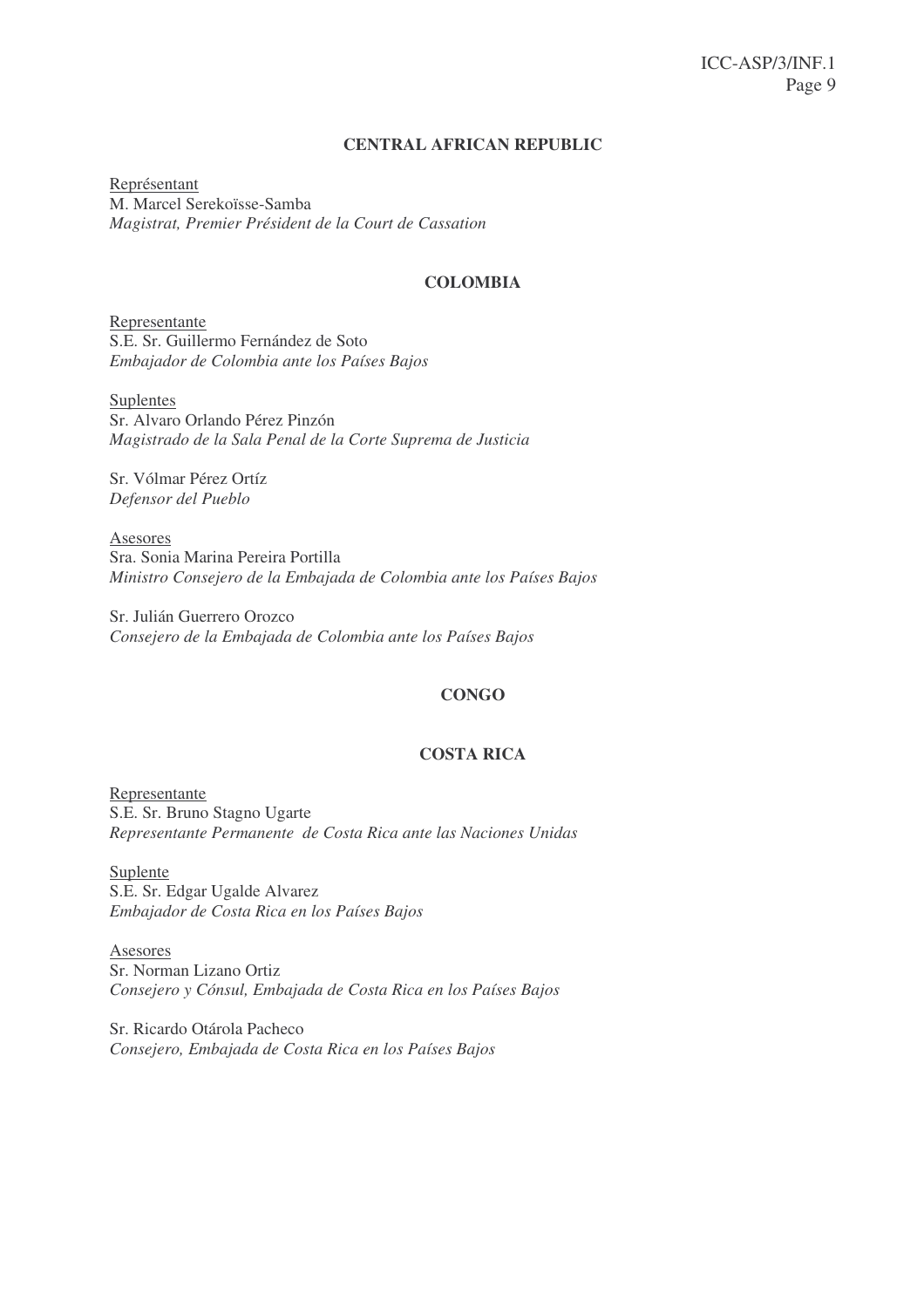### **CROATIA**

Representative Mr. Jakša Muljačić *Assistant Minister, Ministry of Justice*

Alternates H.E. Mr. Frane Krnić *Ambassador to the Netherlands*

Ms. Mirta Mandić *Minister Counsellor, MFA*

Advisers Ms. Irena Čačić *First Secretary, Embassy to the Netherlands*

Mr. Siniša Milevoj *Third Secretary, Embassy to the Netherlands*

#### **CYPRUS**

Representative Mrs. Evie Georgiou-Antoniou *Counsel of the Republic, Law Office*

Alternates H.E. Mrs. Ioanna Malliotis *Ambassador to the Netherlands*

Mr. Charalambos Panayides *Counsellor, Embassy to the Netherlands*

#### **DEMOCRATIC REPUBLIC OF THE CONGO**

Représentant M. Honorius Kisimba Ngoy *Ministre de la Justice*

Suppléants M. Katuala Ka-Kashala *Magistrat à la Cour Suprême de Justice*

H.E. M. Masangu A. Mwanza *Ambassadeur, La Haye*

M. Ilunga Lwanza *Directeur du Cabinet Adjoint du Ministre de la Justice*

M. Lubingo Khoji *Directeur-Chef de Service de la Direction des Affaires Juridiques et Contentieux, M.A.E*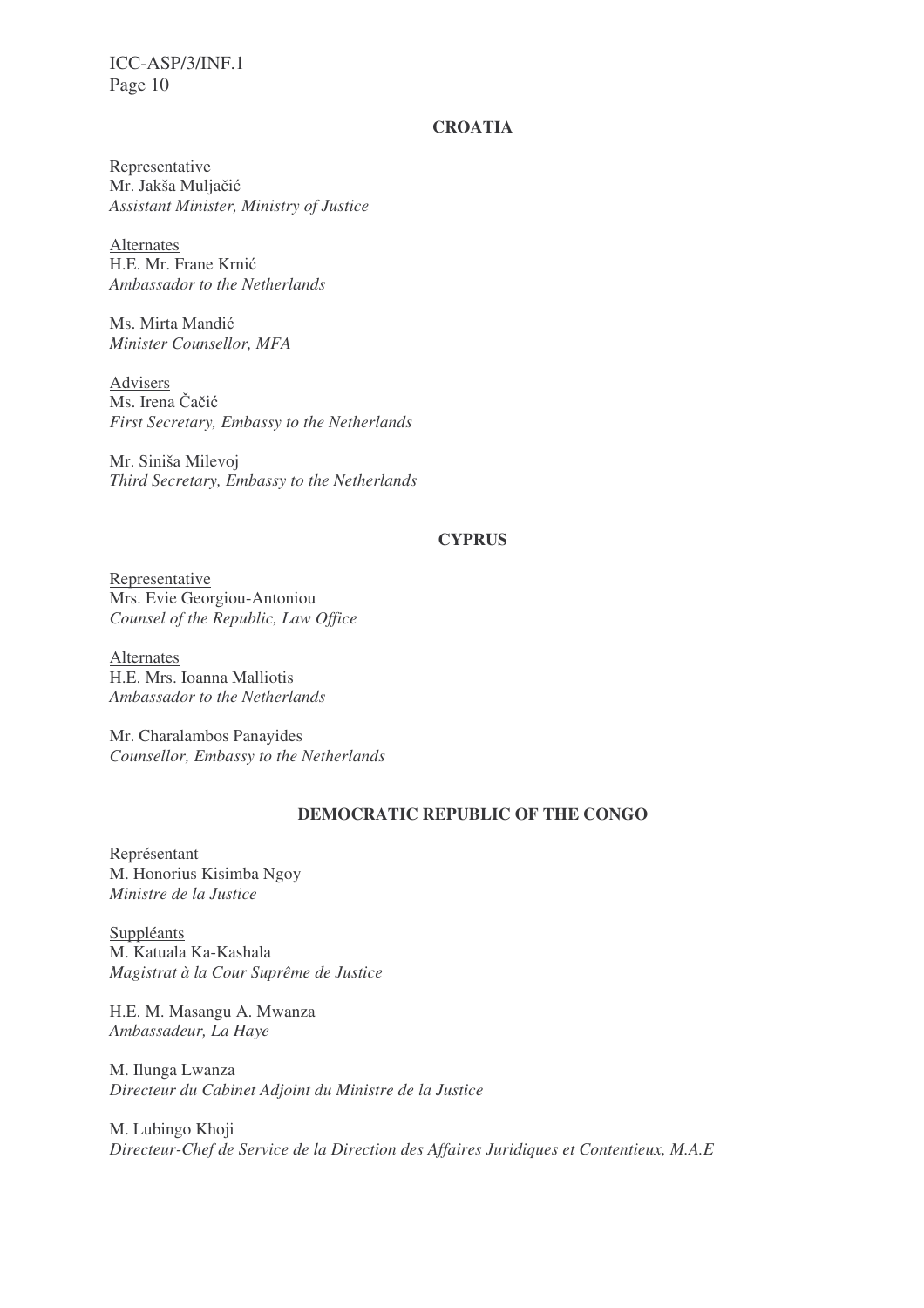M. Nkulu Kilombo *Conseiller Principal du Cabinet du Chef de l'Etat*

M. Luzolo Bambi Lessa *Conseiller au Collège Administratif et Juridique du Cabinet du Chef de l'Etat*

M. Crispin Mutumbe Mbuya *Conseiller Juridique du Ministère de la Justice*

**Conseillers** M. Julien Lontange Bongima *Chef de Bureau à la Direction des Affaires Juridiques et Contentieux, M.A.E.*

M. Michel Innocent Mpinga Tshibasu

### **DENMARK**

Representative Mr. Thomas Winkler *Head of Department MFA*

Alternates Mr. Peder Ventegodt *Counsellor, Embassy to the Netherlands*

Mr. David M. Kendal *Head of Section MFA*

Mr. Mads Houborg Andersen *Head of Section, Ministry of Defence*

Mr. Walther Kjærby Jensen *Vice-Consul, Embassy to the Netherlands*

Adviser Mr. Martin Mennecke *National Expert, Danish Institute for International Studies*

#### **DJIBOUTI**

Représentant S.E. M. Mohamed Moussa Chehem *Ambassadeur, Bruxelles*

Suppléant M. Badri Ali Bogoreh *Secrétaire Général du MAE*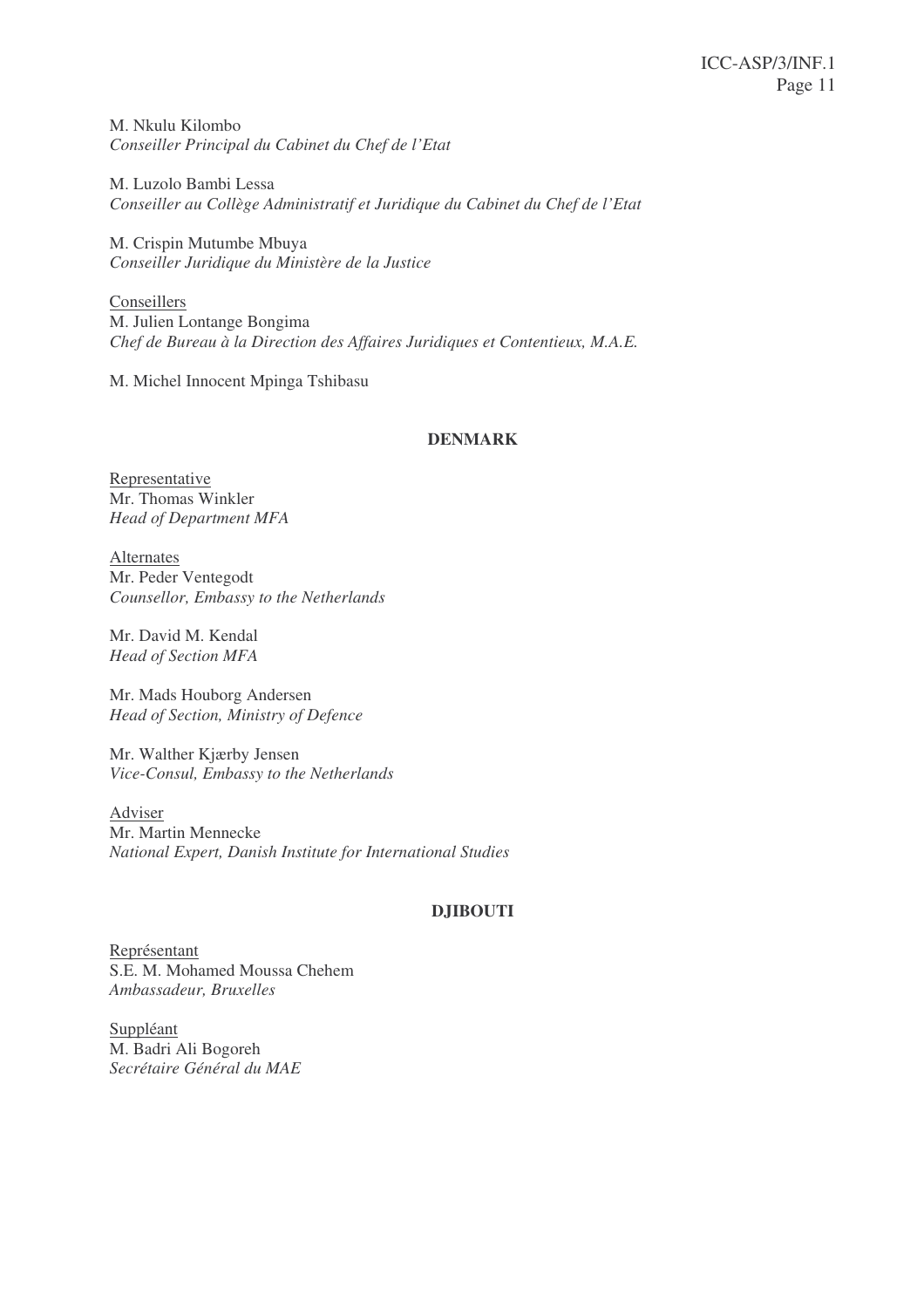#### **DOMINICA**

### **ECUADOR**

Representante Dr. Patricio Palacios *Segundo Secretario, Embajada del Ecuador en los Países Bajos*

Asesor Dr. José Antonio Carranza *Tercer Secretario, Embajada del Ecuador en los Países Bajos*

### **ESTONIA**

Representative Mr. Priidu Pärna *Permanent Under-Secretary Ministry of Justice*

Advisers Mr. Tõnu Pihelgas *Attaché for Juridical Affairs, Permanent Mission to the E.U.*

Mr. Martin Roger *Assistant to Deputy Under-Secretary for Legal Affairs, MFA*

#### **FIJI**

Representative Mr. Josaia Naigulevu *Director for Public Prosecution*

Alternates Mr. Amraiya Naidu *Ambassador at large, Prime Minister's Office*

Mrs. Tupou Raturaga *Counsellor, Fiji Mission to the EU*

#### **FINLAND**

Representative H.E. Mr. Pekka Säilä *Ambassador to the Netherlands*

**Alternates** Ms. Marja Lehto *Director, Unit for Public International Law, MFA*

Ms. Veera Pedersen *Legislative Counsellor, Unit for Public International Law, MFA*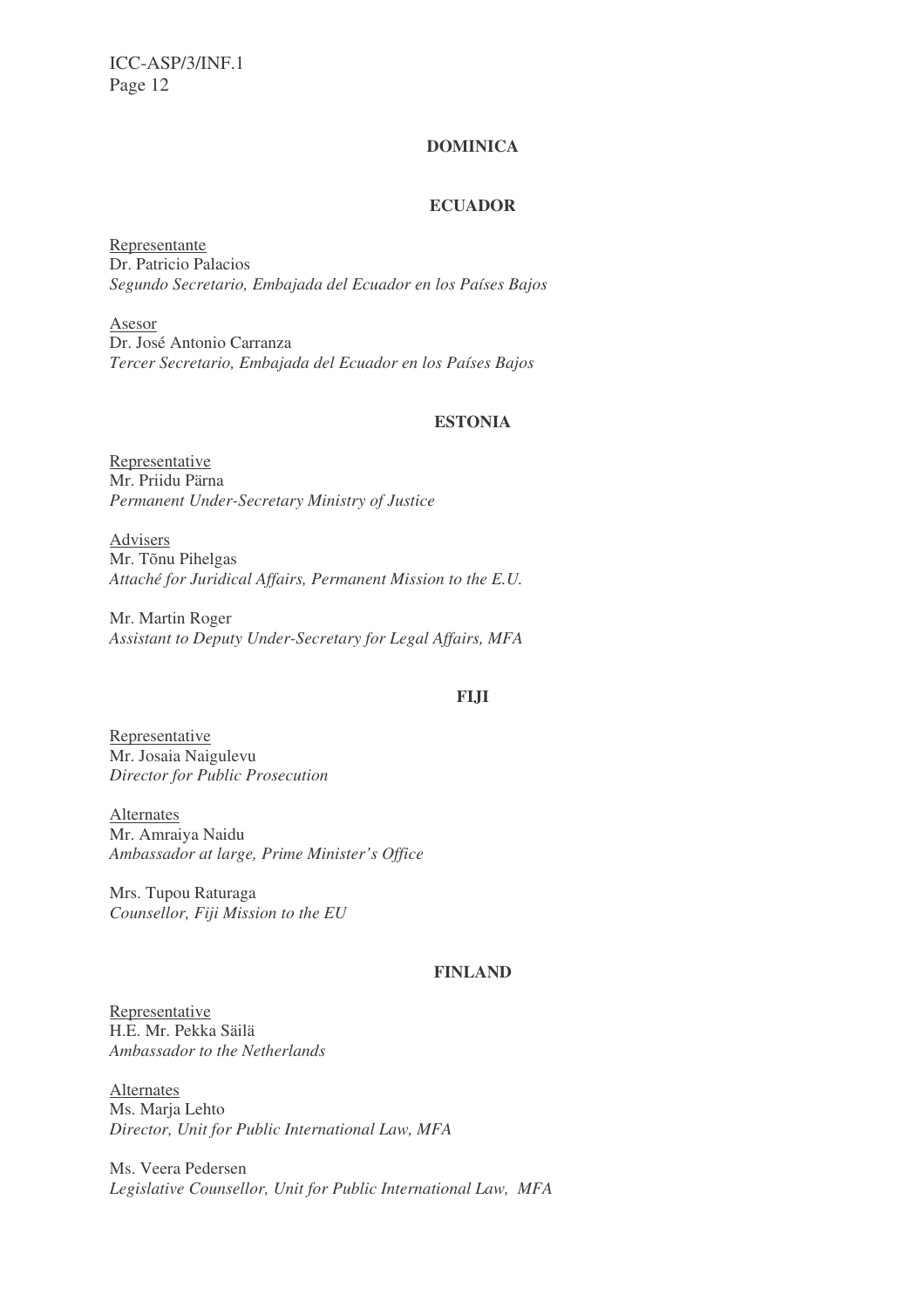Ms. Theresa Zitting *First Secretary, Embassy to the Netherlands*

### **FRANCE**

Représentant M. Ronny Abraham *Directeur des Affaires juridíques, MAE*

Suppléants S.E. Mme. Anne Gazeau-Secret *Ambassadeur de France aux Pays Bas*

M. Olivier Barrat *Chargé de Mission auprès du directeur des Affaires juridiques, MAE*

Conseillers M. Didier Gonzalez *Direction des Nation Unies et Organisations Internationales, MAE*

Mme. Claire D'Urso *Chef de Bureau au Services des Affaires Internationales*

Mme. Michèle Dubrocard *Conseiller Juridique à l'Ambassade de France aux Pays Bas*

Mr. Manuel Flam *Stagiaire ENA*

#### **GABON**

### **GAMBIA**

Representative H.E. Mr. Sheik Tijan Hydara *Secretary of State (Minister) and Attorney General for Justice*

H.E. Mr. Crispin Grey-Johnson *Permanent Representative to the United Nations*

Alternates H.E. Mr. Yusupha A. Kah *Ambassador of Gambia to the European Communities*

Mrs. Naceesay Salla-Wadda *Principal State Counsel, Dept. of State*

Adviser Ms. Fatou Bensouda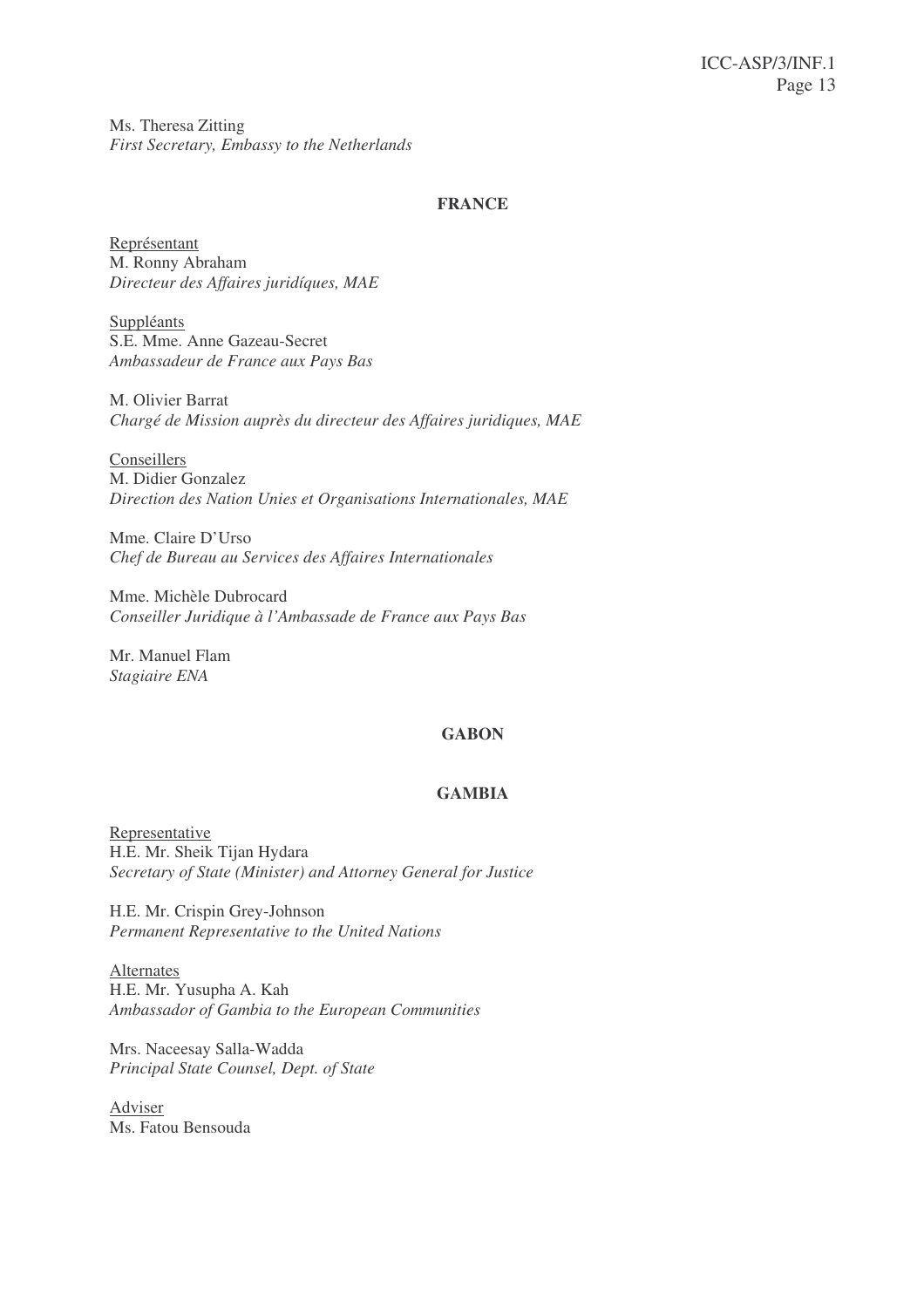### **GEORGIA**

Representative Mr. Lasha Magradze *Head of the Division of the International Legal Assistance of the Ministry of Justice*

#### **GERMANY**

Representative Mr. Hans-Werner Bussmann *Commissioner for the ICC, Berlin*

Alternates Mr. Christian Much *Minister Counsellor, Permanent Mission to the UN*

Mr. Eberhard Desch *Minister Counsellor, Federal Ministry of Justice*

Advisers Mr. Götz Reimann *Counsellor, German Embassy in The Hague*

Ms. Wiebke Rückert *Second Secretary, Task Force ICC Berlin*

Mr. Christoph Forster *Public Prosecutor, Task Force ICC Berlin*

Mr. Michael Laumanns *Third Secretary, Federal Ministry of Finance*

Dr. Claus Kress *Law Professor, University of Cologne*

Mrs. Anne Rübesame *Adviser*

Mrs. Maria Adebahr *Academic researcher*

#### **GHANA**

Representative H.E. Dr. Mrs. Grace Amponsah-Ababio *Ambassador to the Netherlands*

Alternates Mr. Kwesi Quartey *Deputy Permanent Representative to the UN*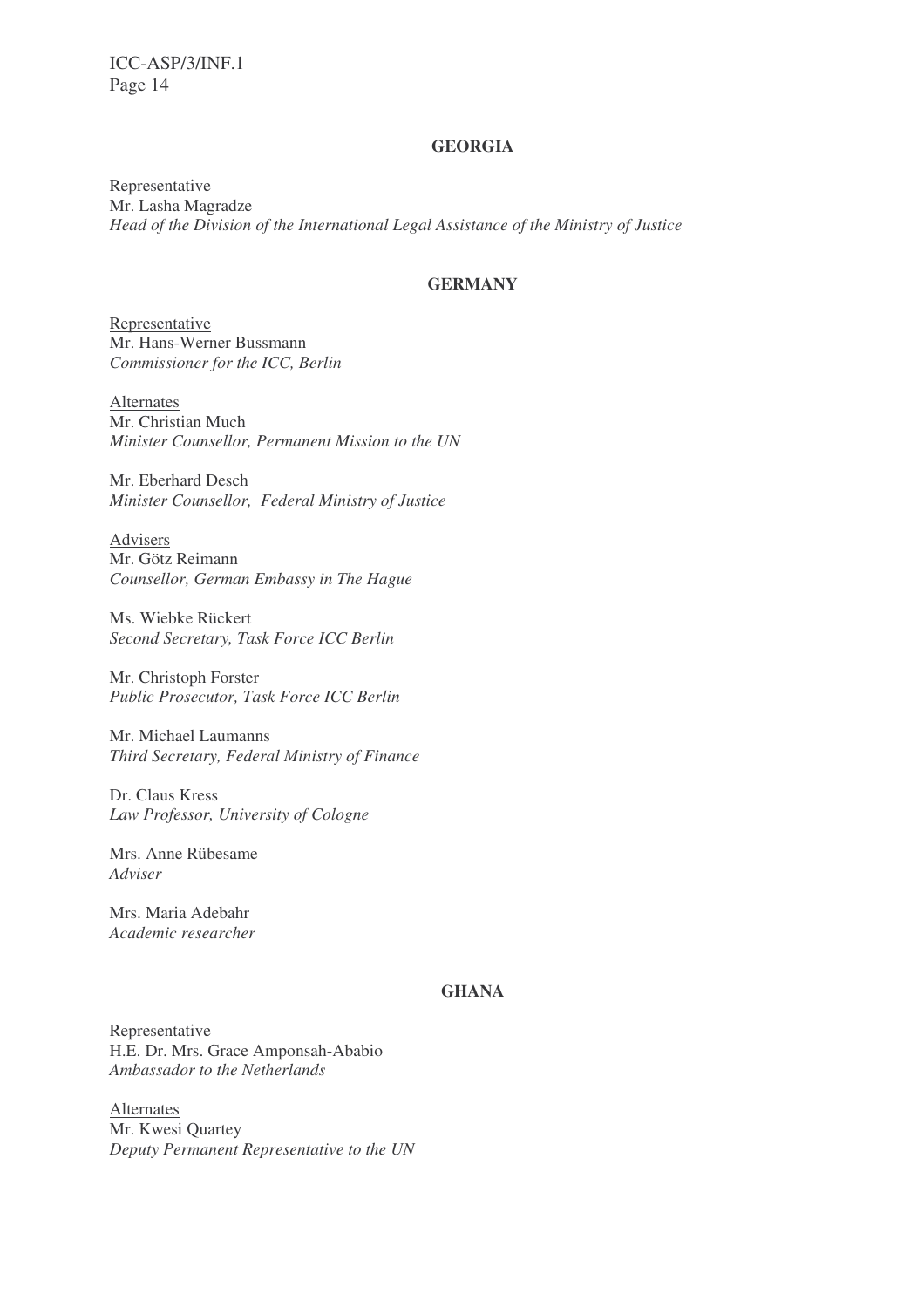Mr. Henry Hanson Hall *Deputy Head of Mission, The Hague*

Mr. Samuel Nerquaye Tetteh *Principal State Attorney*

Mr. Matthew Amponsah *Principal State Attorney, Ministry of Justice*

Adviser Mr. Sayuti Yahaya-Iddi *Lawyer, MFA*

#### **GREECE**

Representative Mrs. Phani Dascalopoulou-Livada *Legal Adviser, Head of the Section of Public International Law of the Special Legal Department, MFA*

Alternate Mrs. Martha Papadopoulou *Rapporteur, Special Legal Department, MFA*

#### **GUINEA**

Représentant M. Ousmane Diao Balde *Directeur National Adjoint des Affaires Juridiques et Consulaire, MAE*

#### **HONDURAS**

Representante S.E. Sr. Julio Rendón Barnica *Embajador de Honduras, La Haya*

Suplente Sr. Sergio Acosta *Ministro Consejero, Embajada de Honduras, La Haya*

Asesor Sr. Nelson Valenzuela *Primer Secretario, Embajada de Honduras, La Haya*

#### **HUNGARY**

Representative H.E. Mr. Gábor Szentiványi *Ambassador of Hungary to the Netherlands*

Alternates Dr. István Gerelyes *Deputy Head of International Law Department, MFA*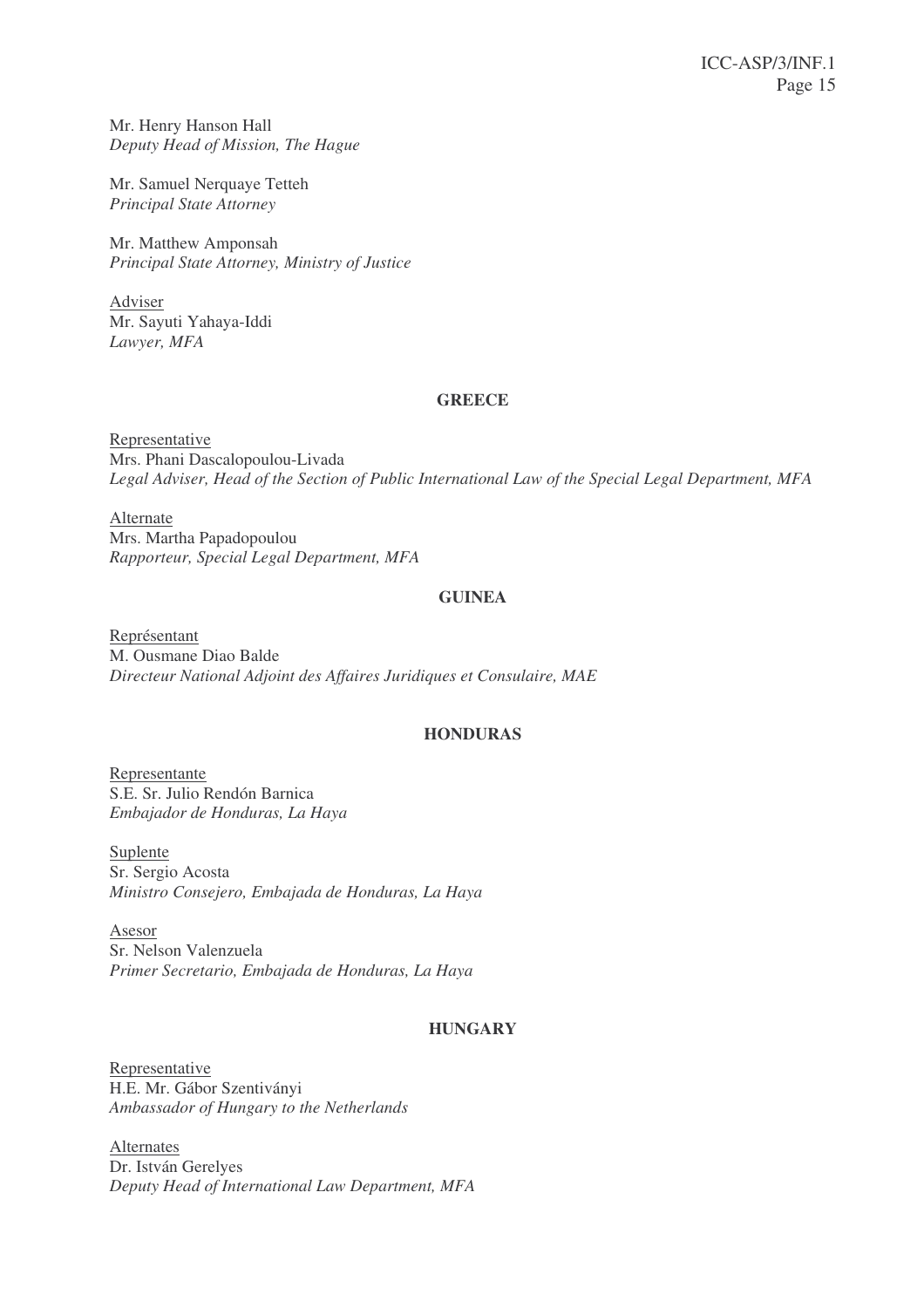Dr. Zoltán Bányász *Minister, The Hague*

Adviser Dr. Barbara Baller *Counsellor of the International Law Department, MFA*

### **ICELAND**

Representative Mr. Tomas H. Heidar *Legal Adviser, MFA*

#### **IRELAND**

Representative H.E. Mr. Richard Townsend *Ambassador to the Netherlands*

Alternates Mr. Brendan McMahon *Assistant Legal Adviser, Department of Foreign Affairs*

Mr. Michael O'Toole *First Secretary, Embassy of Ireland to the Netherlands*

Mr. Patrick O'Reilly *Second Secretary, Embassy of Ireland to the Netherlands*

### **ITALY**

Representative H.E. Mr. Mario Brando Pensa *Ambassador, The Hague*

Alternates Mr. Roberto Liotto *Deputy Head of Mission, The Hague*

Mr. Adriano Maria Santacesaria *Counsellor*

Mr. Roberto Bellelli *Judge*

Adviser Mrs. Danila Dijkema *Legal Adviser*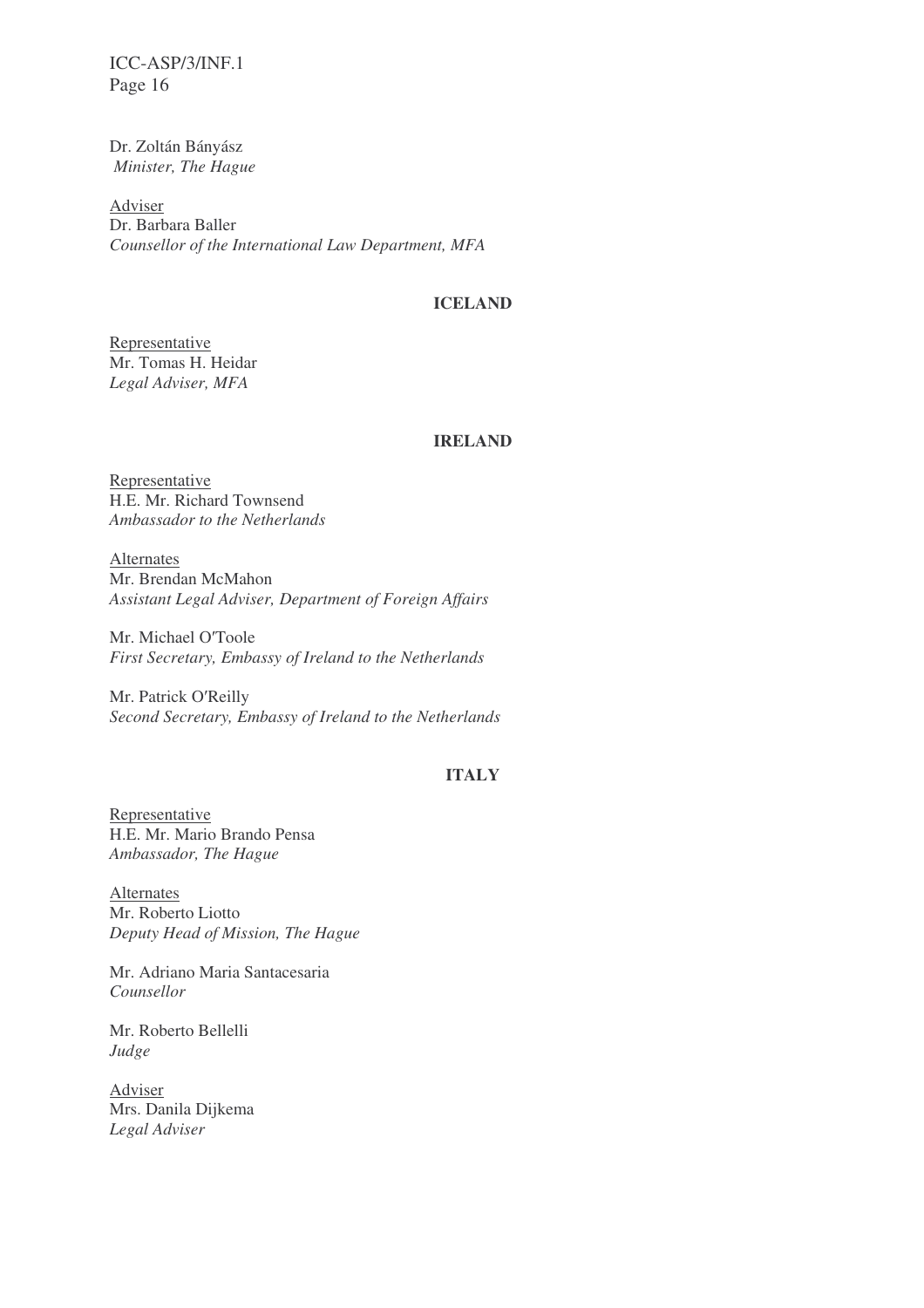#### **JORDAN**

Representative H.R.H. Prince Zeid Ra'ad Zeid Al-Hussein *Permanent Representative to the United Nations*

Alternates H.E. Mr. Ahmad Al- Hassan *Ambassador to the Netherlands*

Mr. Walid Obeidat *Director of Legal Affairs, Foreign Ministry*

Mr. Mahmoud Hmoud *First Secretary, Permanent Mission to the UN*

Ms. Sewar Masa'deh *Legal Adviser, Foreign Ministry*

#### **LATVIA**

Representative Ms. Dagnija Palčevska *Deputy Director of the Department of International Judicial Cooperation, Ministry of Justice*

#### **LESOTHO**

Representative Mrs. Lineo Matekane *Legal Counsellor, Permanent Mission to the UN*

Alternate Ms. Limpho Masilo-Motsamai *First Secretary, Embassy in Brussels*

Adviser Mr. Charles Edward Ekow Baiden *Adviser*

#### **LIECHTENSTEIN**

Representative H.E. Mr. Christian Wenaweser *Permanent Representative of Liechtenstein to the UN*

Alternate Mr. Stefan Barriga *Legal Adviser, Permanent Mission to the UN*

Adviser Mr. Wolfgang Danspeckgruber *Director of the Liechtenstein Institute on Self-Determination at Princeton University*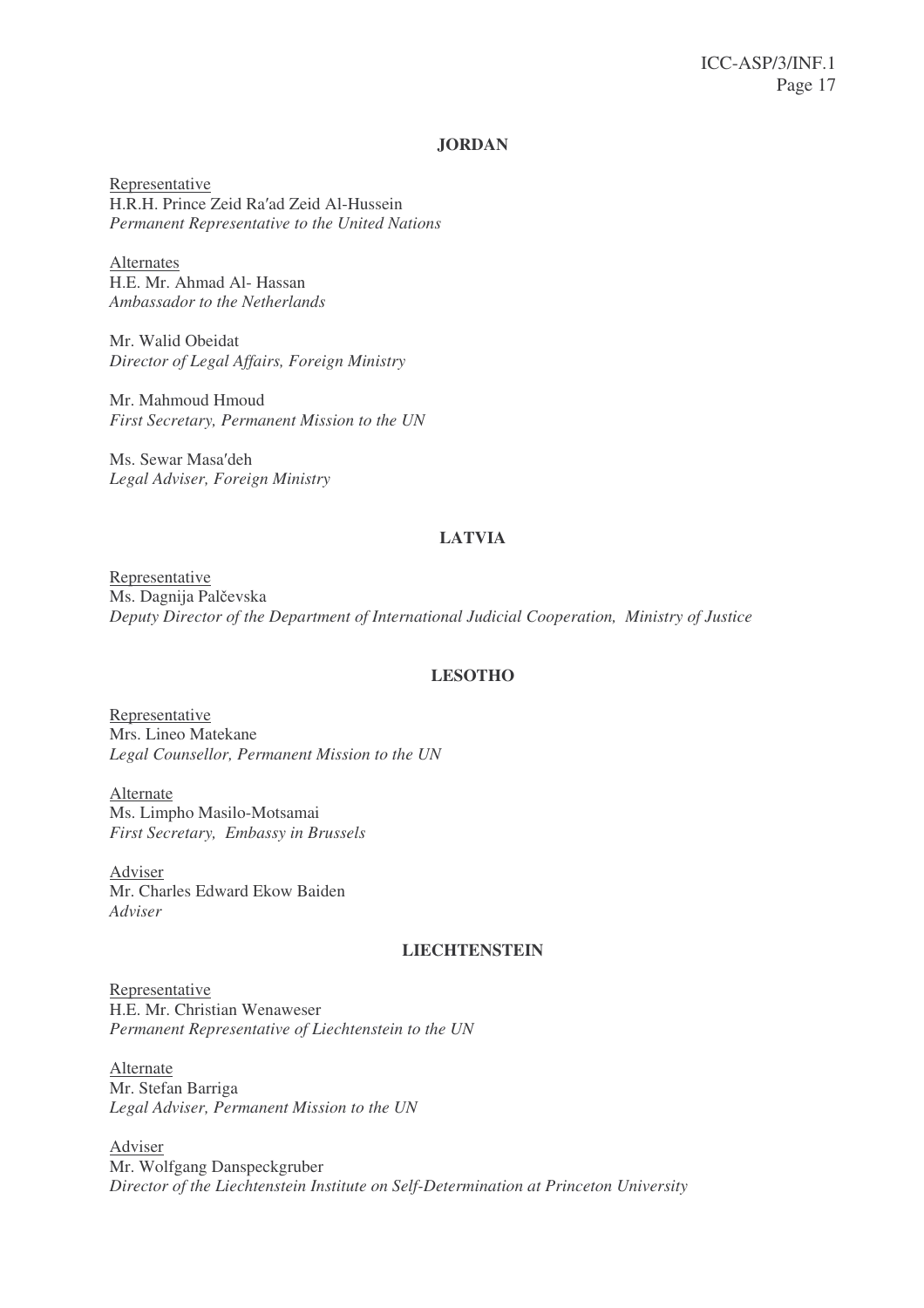### **LITHUANIA**

Representative Mr. Gintaras Švedas *Deputy Minister of Justice*

Alternate Mr. Ridas Petkus *Head of International Treaties Division, Ministry of Foreign Affairs*

### **LUXEMBOURG**

Représentant H.E. M. Jean Graff *Ambassadeur à La Haye*

Suppléant M. Jacques Thill *Chargé de Mission à la Direction des Affaires Politiques, Ministère des Affaires Étrangères*

Conseiller M. Georges Friden *Directeur Politique adjoint, Ministère des Affaires Étrangères*

### **MALAWI**

Representative Mr. Maclean L. Kamwanbe *Chief State Advocate*

### **MALI**

Représentant M. Moussa Diakite *Directeur des Affaires Juridiques, MFA*

Suppléant M. Ibrahima Sanogo *Inspecteur des Services Economique à la Direction Nationale du Budget*

### **MALTA**

Representative H.E. Mr. Adrian Strickland *Ambassador to the Netherlands*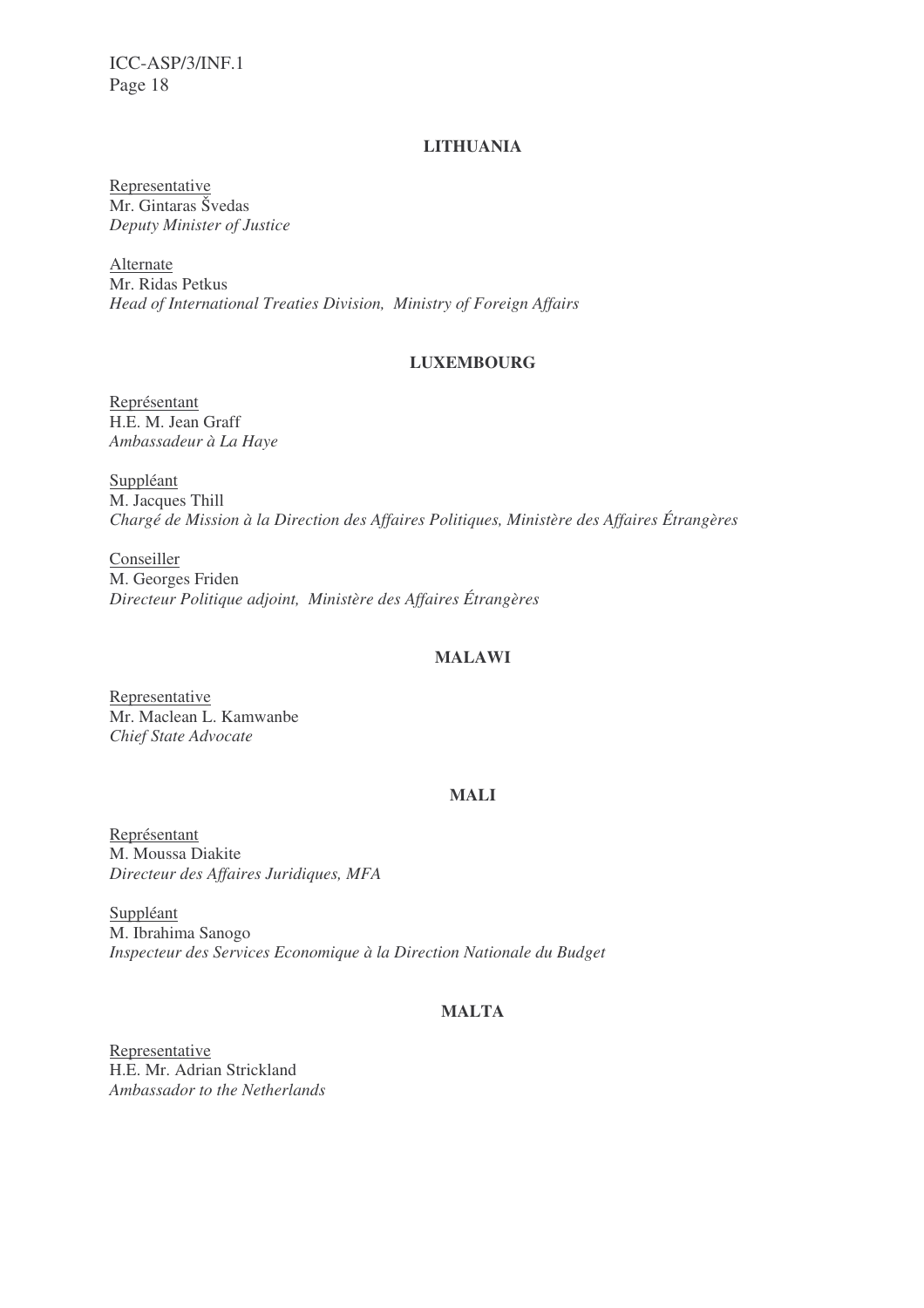Alternate Mr. Alan Bugeja *First Secretary, Embassy to the Netherlands*

### **MARSHALL ISLANDS**

### **MAURITIUS**

### **MONGOLIA**

Representative Mr. Terbish Chimiddorj *Counsellor, Embassy of Mongolia*

#### **NAMIBIA**

Representative Dr. Tunguru Huaraka *Special Adviser to the Minister of Justice*

Alternates H.E. Prof. Peter H. Katjavivi *Ambassador to Belgium and the European Union*

Mr. Jens Prothmann *Counsellor, Permanent Mission to the United Nations*

Adviser Mr. Ngakare Keeja *First Secretary, Embassy to Belgium and the European Union*

### **NAURU**

### **NETHERLANDS**

Representative Mr. Edmond H. Wellenstein *Director General, Head ICC Task Force, Ministry of Foreign Affairs*

Alternate Mr. Arnoldus T. Kraan *Deputy Head, ICC Task Force, Ministry of Foreign Affairs*

Advisers Mr. Hendrikus G.J. Verweij *Special Adviser, MFA*

Mr. Niels Max Blokker *Legal Adviser, MFA*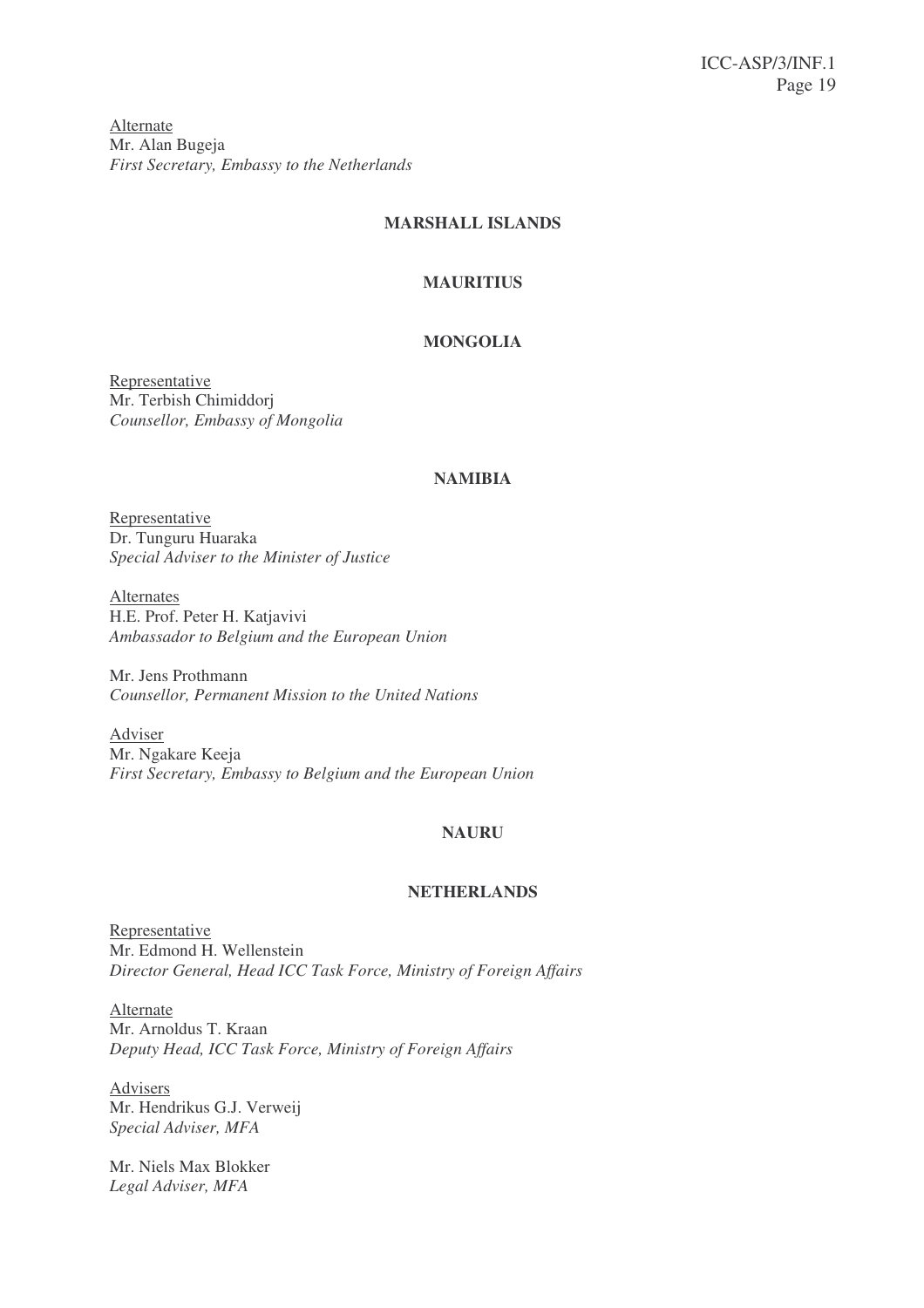Mrs. Monique E.M. Bena-van der Meijden *Controller, ICC Task Force, MFA*

Mr. Hans A.C. Bevers *Legal Adviser, Ministry of Justice*

Mr. Carl J.M. Peersman *First Secretrary, Mission to the UN*

Mrs. Marjolein Jongman *Policy Adviser, ICC Task Force, MFA*

Mrs. Lizzy Bans Nobre *Policy Adviser, MFA*

Mrs. Chantal M. Joubert *Legal Adviser, Ministry of Justice*

Mr. Nicholas D.A. Franssen *Legal Adviser, Ministry of Justice*

Mr. Klaas Krijnen *Legal Adviser, Ministry of Justice*

Mr. André F. Moonen *Legal Adviser, Ministry of Justice*

#### **NEW ZEALAND**

Representative H.E. Mr. David Payton *Ambassador to the Netherlands*

Alternates Ms. Juliet Hay *First Secretary, New Zealand Embassy*

Ms. Gabrielle Rush *Senior Legal Adviser, Ministry of Foreign Affairs and Trade, Wellington*

Adviser Ms. Nicola Crutchley *Deputy Solicitor-General Crown Law office, Wellington*

#### **NIGER**

Représentant M. Abdou Adamou *Conseiller à la Mission Permanente du Níger auprès des Nations Unies*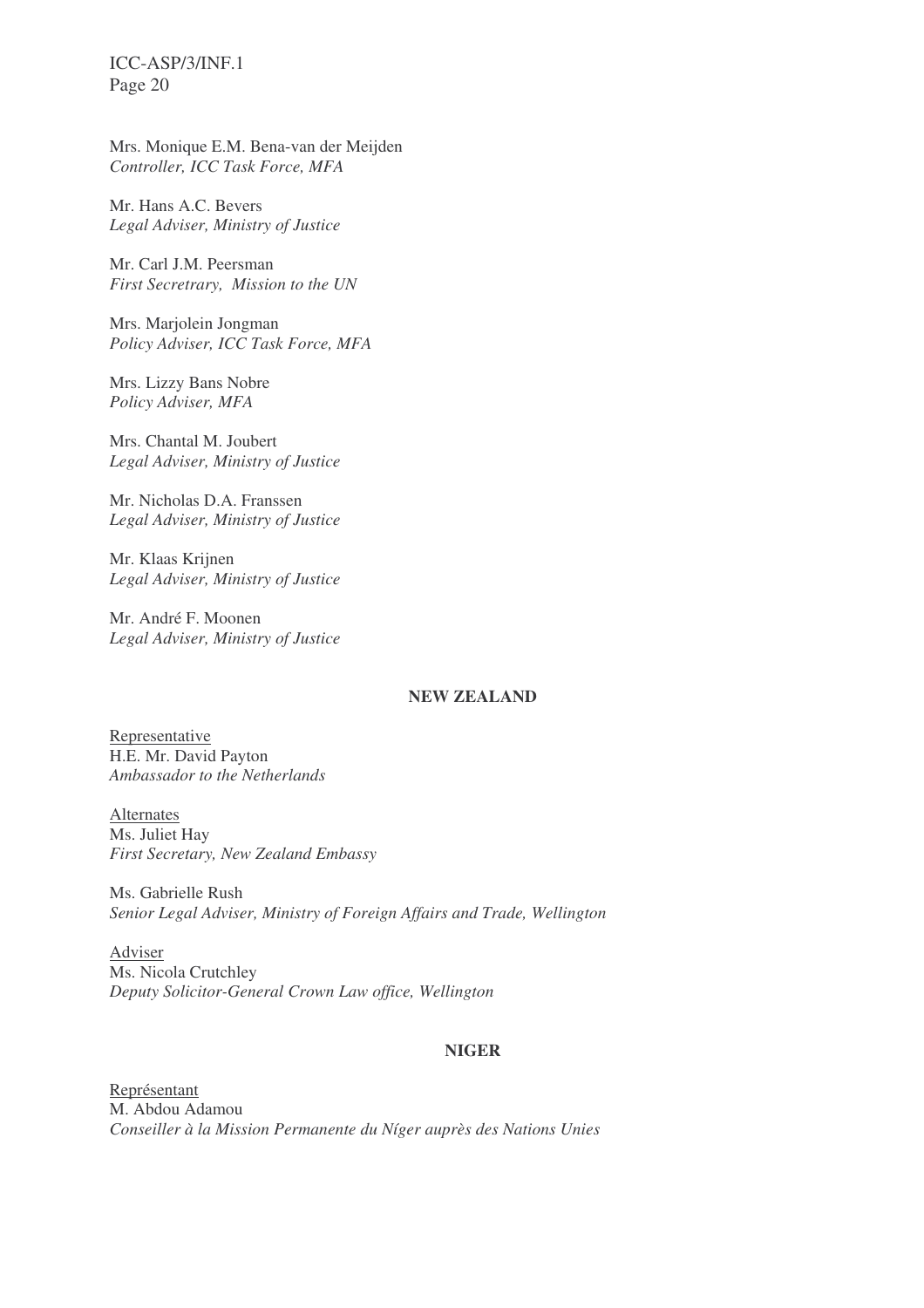#### **NIGERIA**

Representative H.E. Prof. Mrs. Mary Lar *Ambassador in The Hague*

Alternates Mr. Ayua Ignatius Akaayar *Solicitor General of the Federation and Permanent Secretary, Federal Ministry of Justice*

Mr. Ernest Anaba *Diplomat*

Ms. Eudora E. Ekwueme *Director International Law*

Mr. Felix E. Awanbor *Minister, Permanent Mission to the UN*

#### **NORWAY**

Representative Mr. Rolf Einar Fife *Director General, Legal Department, MFA*

Alternates H.E. Mr. Kåre Bryn *Ambassador to the Netherlands*

Mr. Martin Sørby *Assistant Director General, MFA*

Ms. Lene Richter Strand *Adviser, Legal Department, Ministry of Foreign Affairs*

Adviser Ms. Yngvild Berggrav *Second Secretary, Embassy to the Netherlands*

#### **PANAMA**

#### **PARAGUAY**

Representante S.E. Sr. Alfredo Cañete *Embajador, Encargado de Negocios del Paraguay ante los Países Bajos*

Suplente Sr. Bernardo Balbuena *Primer Secretario, Embajada del Paraguay ante los Países Bajos*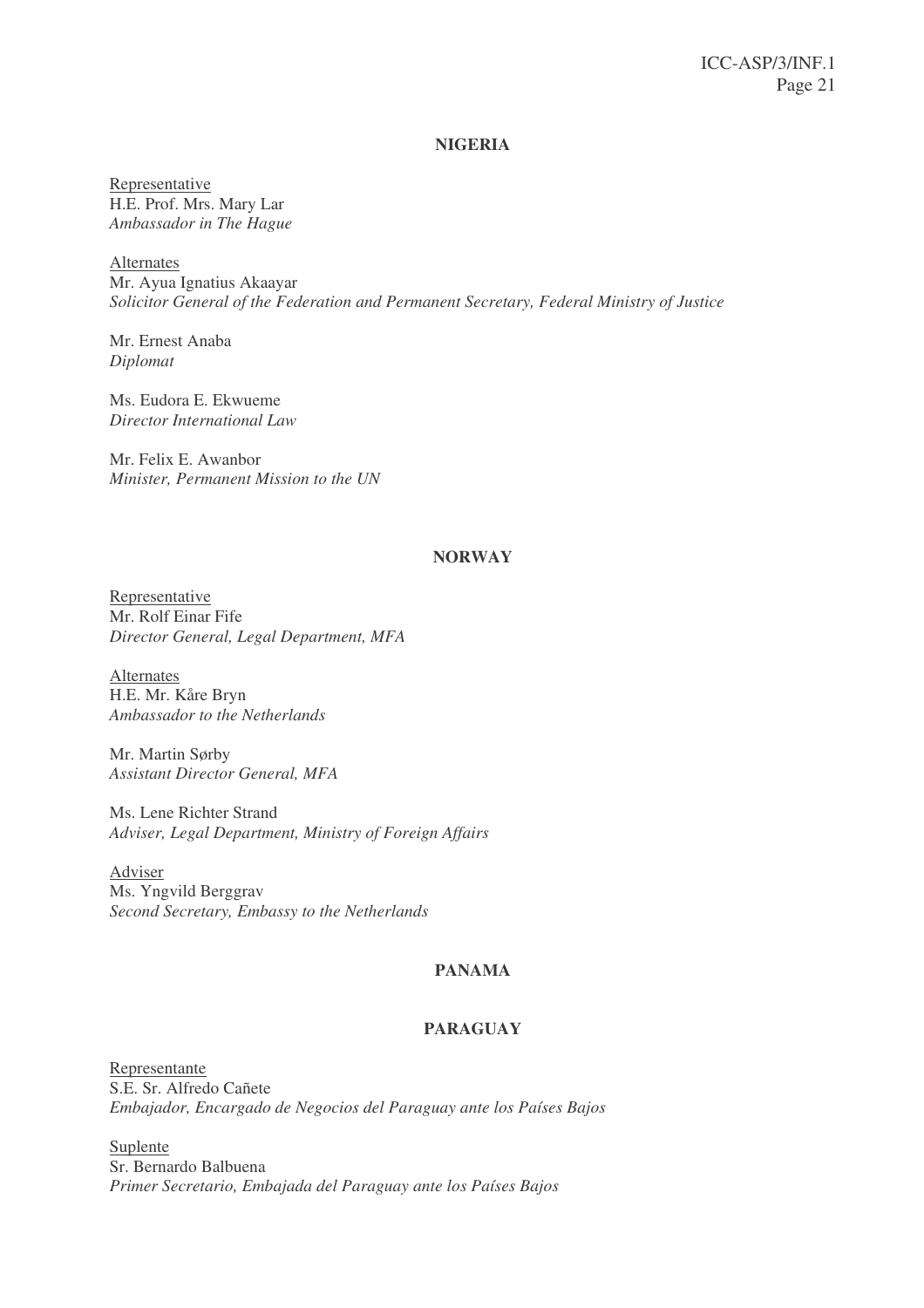#### **PERU**

Representante S.E. Sr. Jose Antonio Arróspide del Busto *Ambajador del Perú ante los Países Bajos*

Suplentes Sr. Pedro Reátegui Gamarra *Ministro Consejero, Embajada del Perú ante los Países Bajos*

Sr. Augusto Cabrera Rebaza *Primer Secretario, functionario del Gabinete del Ministro*

Sr. Luis Cieza Palo *Tercer Secretario, Embajada del Perú ante el Reino de los Países Bajos*

#### **POLAND**

Representative H.E. Mr. Jan Michalowski *Ambassador to the Netherlands*

Alternates Mr. Piotr Ogonowski *Deputy Director, Legal and Treaty Department, MFA*

Ms. Beata Ziorkiewicz *Prosecutor, Ministry of Justice*

Adviser Ms. Malgorzata Polomska *Adviser, Legal and Treaty Department, MFA*

### **PORTUGAL**

Representative H.E. Mr. António Cascais *Ambassador to the Netherlands*

Alternate Mrs. Isabel Cristina Faustino *Legal Adviser, Department of Legal Affairs, M.F.A.*

Advisers Mrs. Rita Guerra *First Secretary, Embassy to the Netherlands*

Mrs. Inês Marinho *Legal Adviser*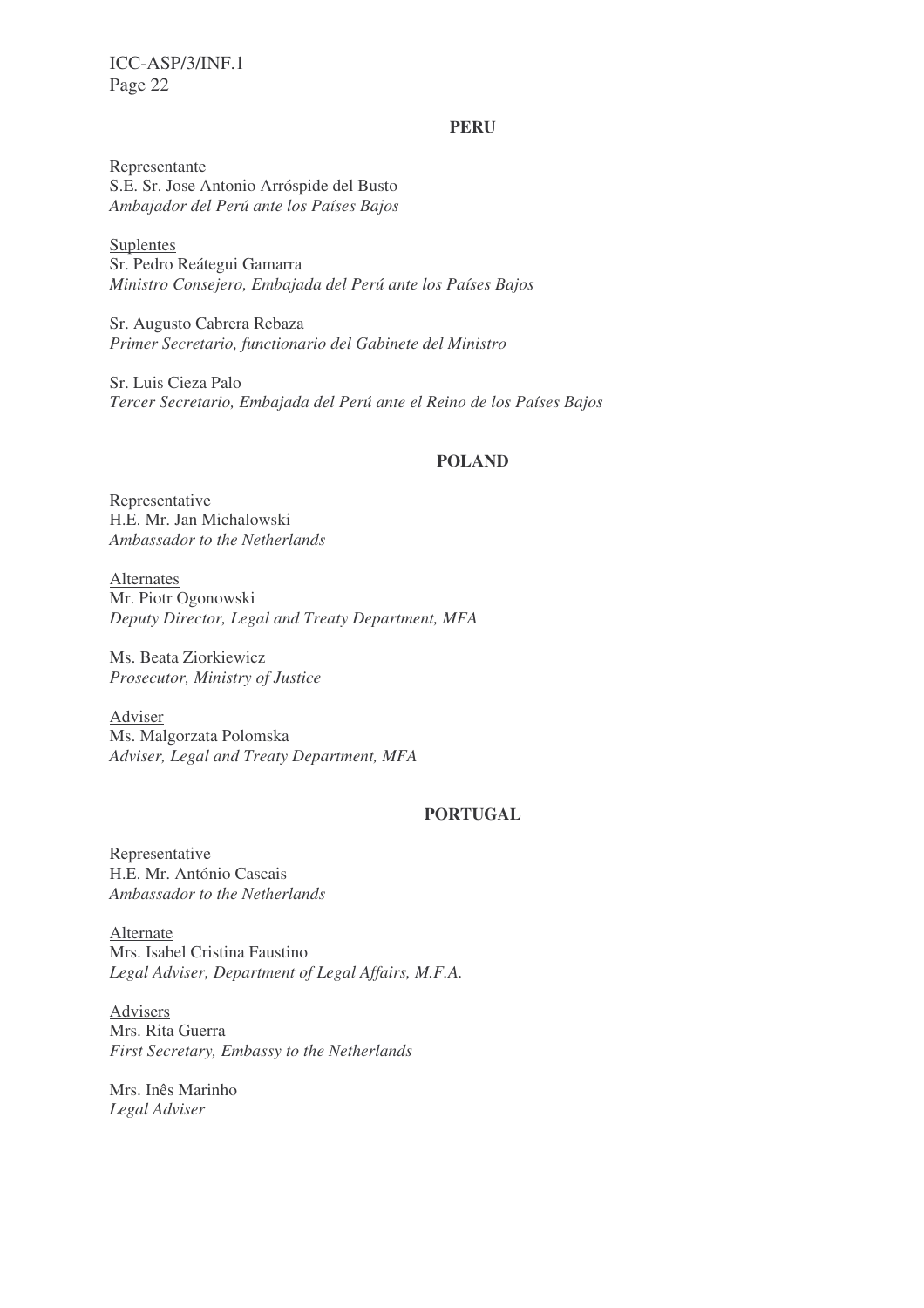#### **REPUBLIC OF KOREA**

Representative Mr. Choi Suk-inn *Deputy Director General of the Treaties Bureau, MFA*

Alternate Mr. Hahn Myung-jae *Counsellor, Permanent Mission to the UN*

Advisers Mr. Chung Dong-eun *Counsellor, Embassy to the Netherlands*

Mr. Hwang Cheol-kyu *Prosecutor, Ministry of Justice*

Mr. Kwon Jeong-hoon *Prosecutor, Ministry of Justice*

Mr. Park Young-kyu *First Secretary, Embassy to the Netherlands*

Mr. Yoo Hong-keun *Assistant Director of the Treaties Division I, Ministry of Foreign Affairs and Trade*

Dr. Kim Young-sok *Legal Adviser*

#### **ROMANIA**

Representative H.E. Mr. Iulian Buga *Ambassador to the Netherlands*

Alternates Mr. Constantin Virgil Ivan Cucu *Director, Ministry of Justice*

Ms. Ioana G. Stancu *First Secretary, MFA*

Advisers Ms. Alina Orosan *Attaché, MFA*

Mr. Sebastian Mitrache *Second Secretary, Embassy to the Netherlands*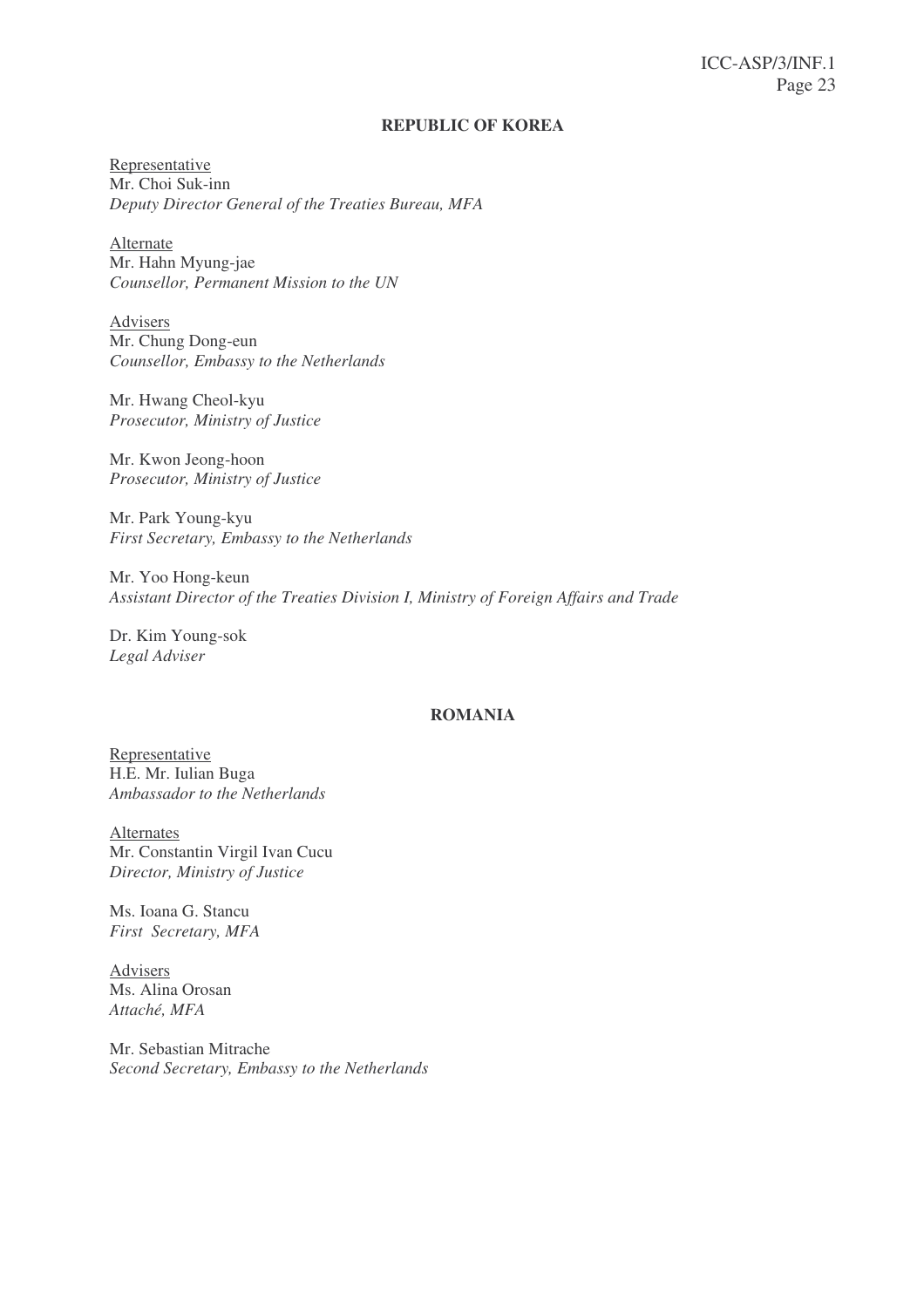### **SAINT VINCENT AND THE GRENADINES**

Representative H.E. Mrs. Margaret H. Ferrari *Permanent Representative to the UN*

### **SAMOA**

Representative Ms. Brenda Heather-Latu *Attorney General*

Alternate Ms. Perina J. Sila *Counsellor/Deputy Permanent Representative, Mission of Samoa to the UN*

#### **SAN MARINO**

Representative Mr. Dario Galassi *Counsellor, Department of Foreign Affairs*

#### **SENEGAL**

Représentant H.E. M. Abdou Salam Diallo *Conseiller Diplomatique de M. le Premier Ministre*

**Suppléants** M. Abdou Sourang *Ministre Conseiller à l'Ambassade en Belgique*

M. Amadou Diallo *Directeur Adjoint des Affaires Criminelles et Grâces au Ministère de la Justice*

Conseiller M. Moustapha Loum *Premier Secrétaire à la Représentation permanente du Sénégal auprès de l'ONU*

#### **SERBIA AND MONTENEGRO**

Representative H.E. Ms. Maja Mitrovic *Ambassador to the Netherlands*

Alternate Mr. Radoslav Stojanovic *President of the Legal Council of the MFA*

Advisers Ms. Nevenka Mugosa *Senior Counsellor, Ministry of Justice*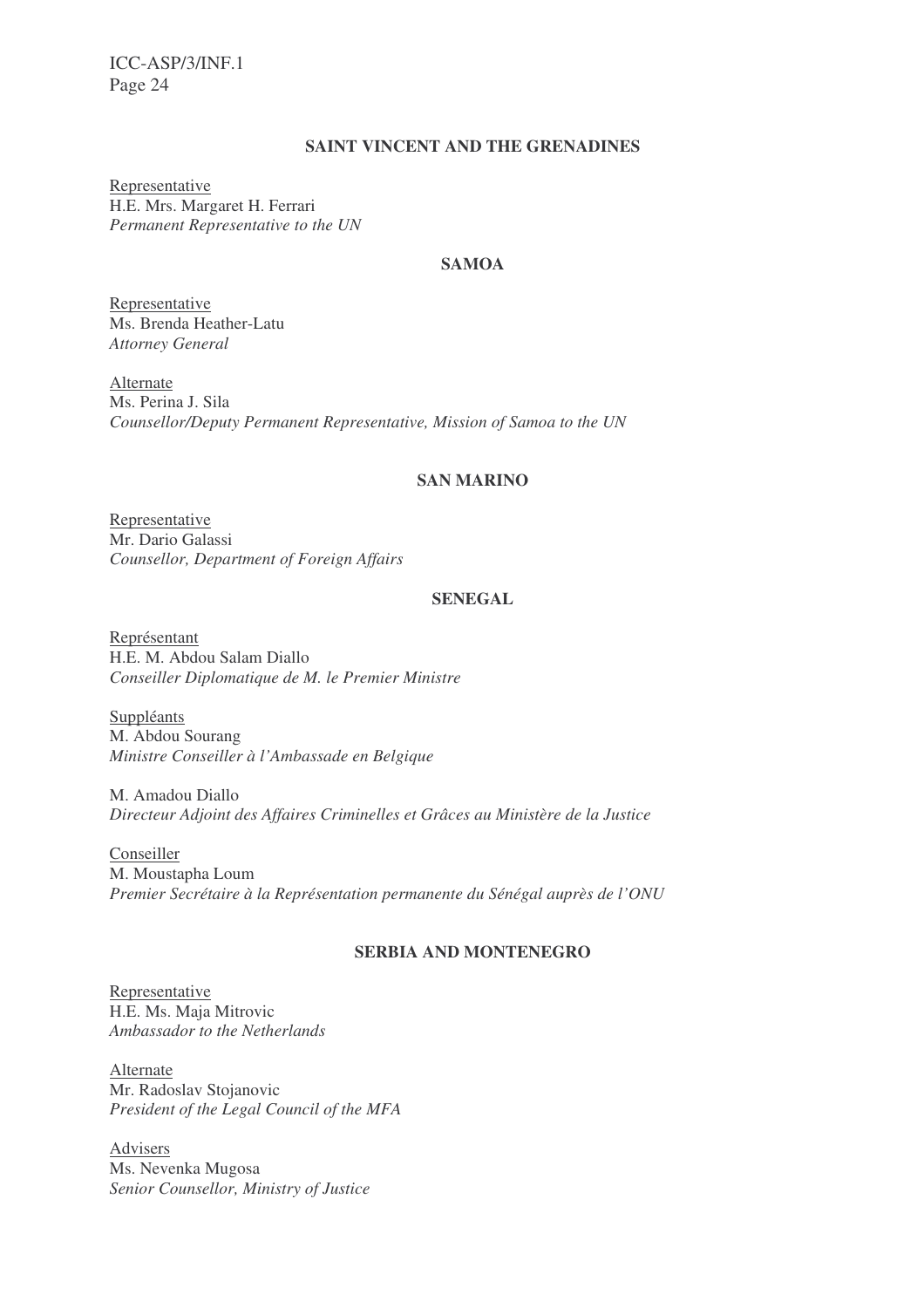Mr. Miodrag Panceski *Counsellor, International Legal Department, MFA*

Mr. Slavoljub Caric *Counsellor, Embassy to the Netherlands*

Mr. Sasa Obradovic *First Secretary, Embassy to the Netherlands*

#### **SIERRA LEONE**

Representative H.E. Mr. Allieu I. Kanu *Ambassador/Deputy Permanent Representative to the UN*

Alternate Mr. Monfred Sesay *State Attorney*

Advisers Mr. Niccolo Figa-Talamanca *Legal Adviser*

Ms. Maria Mercedes Pisani *Legal Adviser*

Ms. Sabrina Zancan *Legal Adviser*

### **SLOVAKIA**

Representative H.E. Mr. Ján Kuderjavý *Ambassador to the Netherlands*

Alternates Mr. Milan Kollár *Counsellor to the Embassy in the Netherlands*

Mr. Marek Šmid *Head of Department, Section of International Law, MFA*

Mr. Metod Špaček *Third Secretary, Permanent Mission of Slovakia to the UN*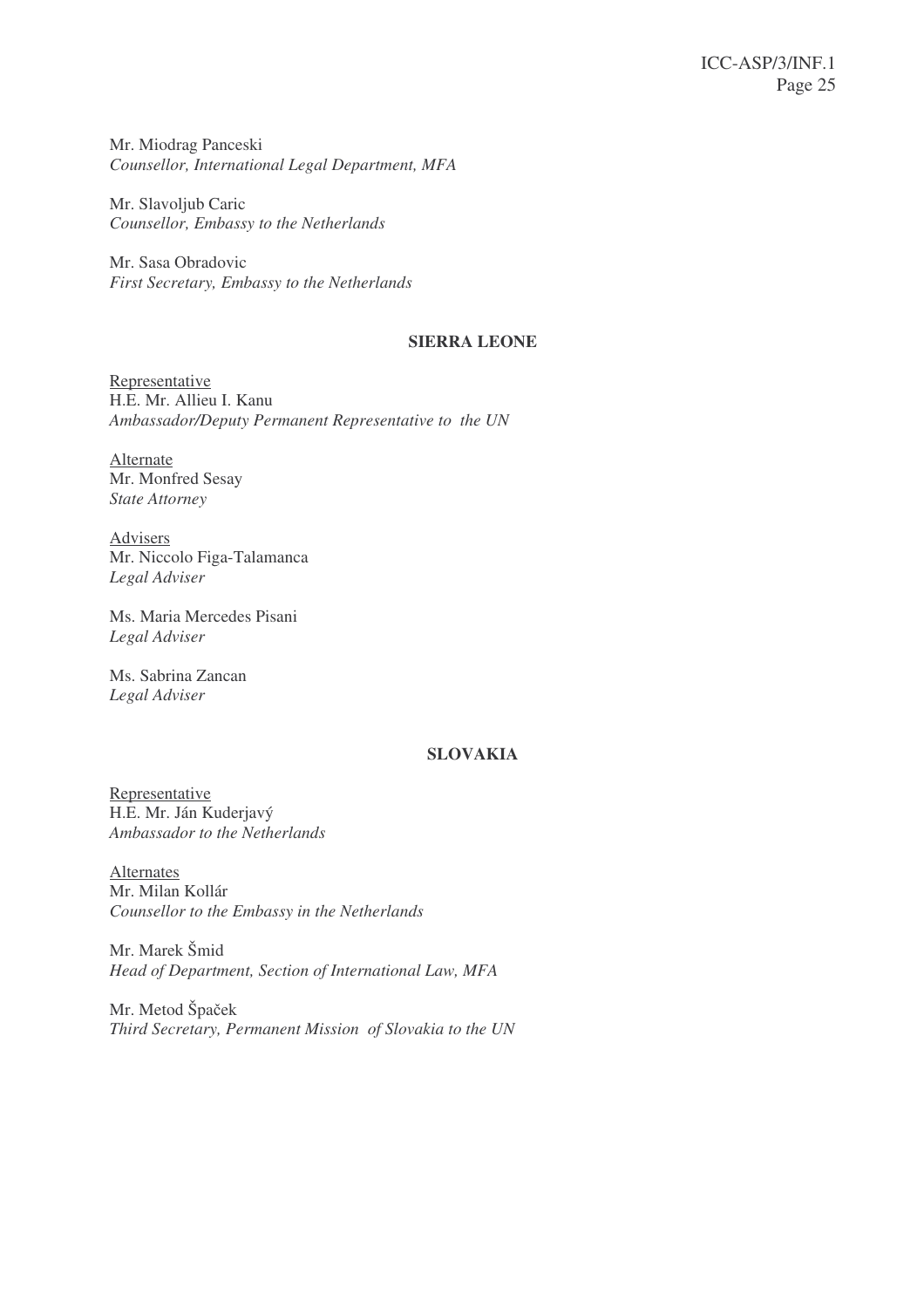#### **SLOVENIA**

Representative Ms. Marjeta Bole *State Undersecretary, Head of the International Law Department*

Alternates H.E. Dr. Tea Petrin *Ambassador to the Netherlands*

Ms. Andreja Lang *State Undersecretary, Ministry of Justice*

Ms. Alenka Jerak *Counsellor*

#### **SOUTH AFRICA**

Representative H.E. Mrs. Priscilla Jana *Ambassador to the Netherlands*

Alternates Mr. Enver Daniels *Chief State Law Adviser, Dept. of Justice and Constitutional Development*

Mr. John Makhubele *Director, International Affairs, Dept. of Justice and Constitutional Development*

Mr. Sabelo Sivuyile Maqungo *Counsellor, Permanent Mission to the UN*

Mr. Peter Makwarela *Counsellor, Embassy in The Hague*

Adviser Mr. Andre Stemmet *Senior State Law Adviser, Department of Foreign Affairs*

#### **SPAIN**

Representante S.E. Sra. Concepción Escobar Hernández *Jefa de la Asesoría Jurídica Internacional del Ministerio de Asuntos Exteriores y de Cooperación*

Suplentes Sr. Fernando Pignatelli y Meca *General Auditor, Jefe Adjunto de la Asesoría Jurídica General del Ministerio de Defensa*

Sr. Javier Juliani Hernán *General Consejero Togado, Asesor Jurídico General del Ministerio de Defensa*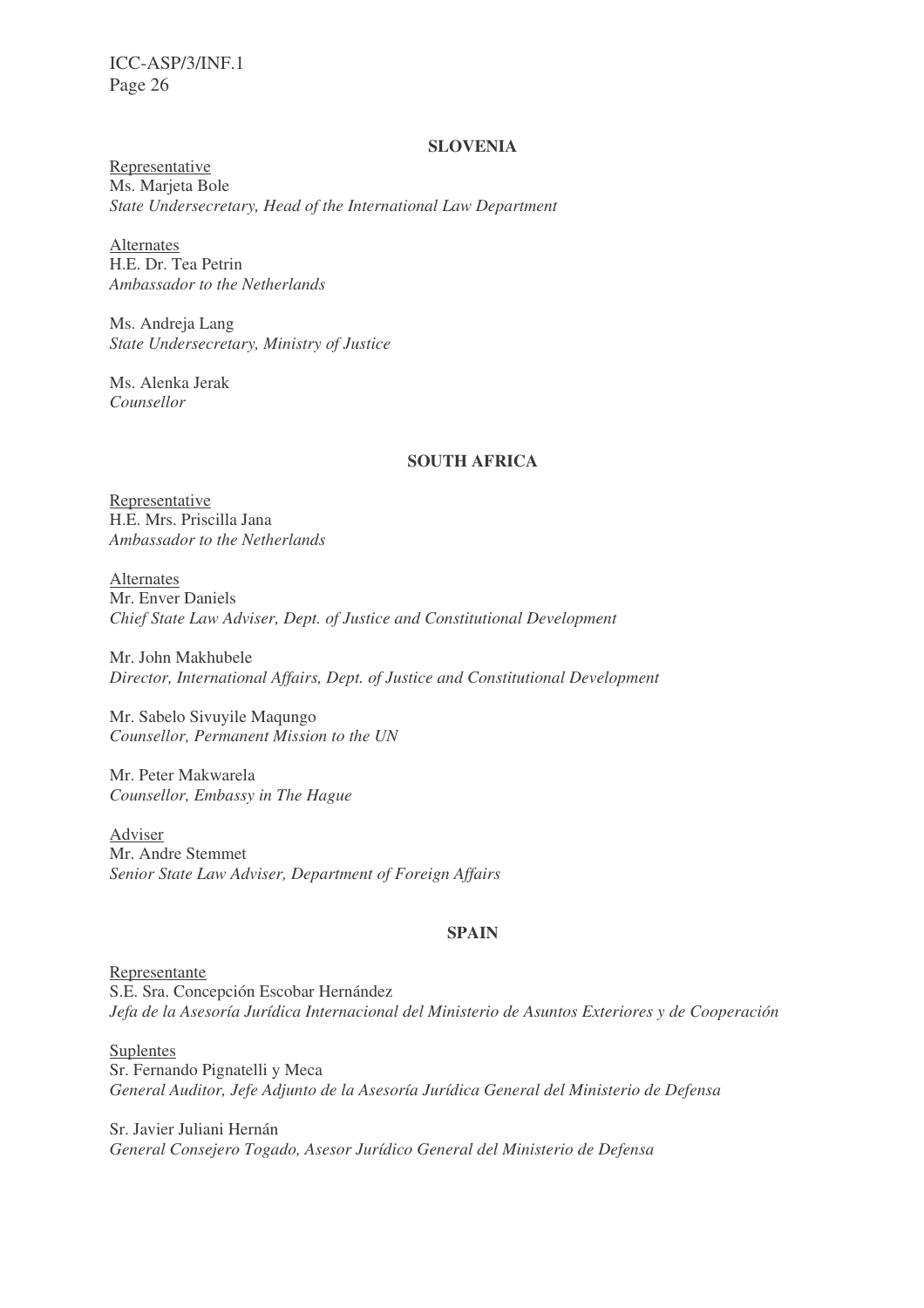Sr. Patricio Ruedas *Asesor*

Sra. María Victoria González-Bueno *Consejera en la Embajada de España en La Haya*

Sr. Tomás López Vilariño *Secretario de Embajada en la Embajada de España en La Haya*

Sr. Gonzalo Álvarez Garrido *Jefe de Area en la Subdirección General de NN.UU. de la Dirección General de AA.II. de Terrorismo, NN.UU. y OO.II. del Ministerio de Asuntos Exteriores y de Cooperación*

Sr. Alfredo Pascual Martínez *Consejero Técnico de la Unidad de Apoyo de la Dirección General de Cooperación Jurídica Internacional del Ministerio de Justicia*

Sra. Magdalena Truyol Wintrich *Jefa de Servicio en la Subdirección General de NN.UU. de la Dirección General de AA.II. de Terrorismo, NN.UU. y OO.II. de Ministerio de Asuntos Exteriores y de Cooperación*

Asesora Sra. María Ángeles Dueso Loncán *Becaria en la Embajada de España en La Haya*

#### **SWEDEN**

Representative H.E. Mr. Björn Skala *Ambassador of Sweden to the Netherlands*

Alternates Mr. Pål Wrange *Senior Legal Adviser at the Ministry of Foreign Affairs*

Mr. Jon Eklund *Second Secretary at the Embassy of Sweden to the Netherlands*

Adviser Ms. Nina Björstrand *Trainee at the Embassy of Sweden to the Netherlands*

#### **SWITZERLAND**

Représentant M. Jürg Lindenmann *Jurisconsulte adjoint, Direction du droit international public, DAE*

Suppléants Mme. Ruth Flint *Ministre, Ambassade aux Pays-Bas*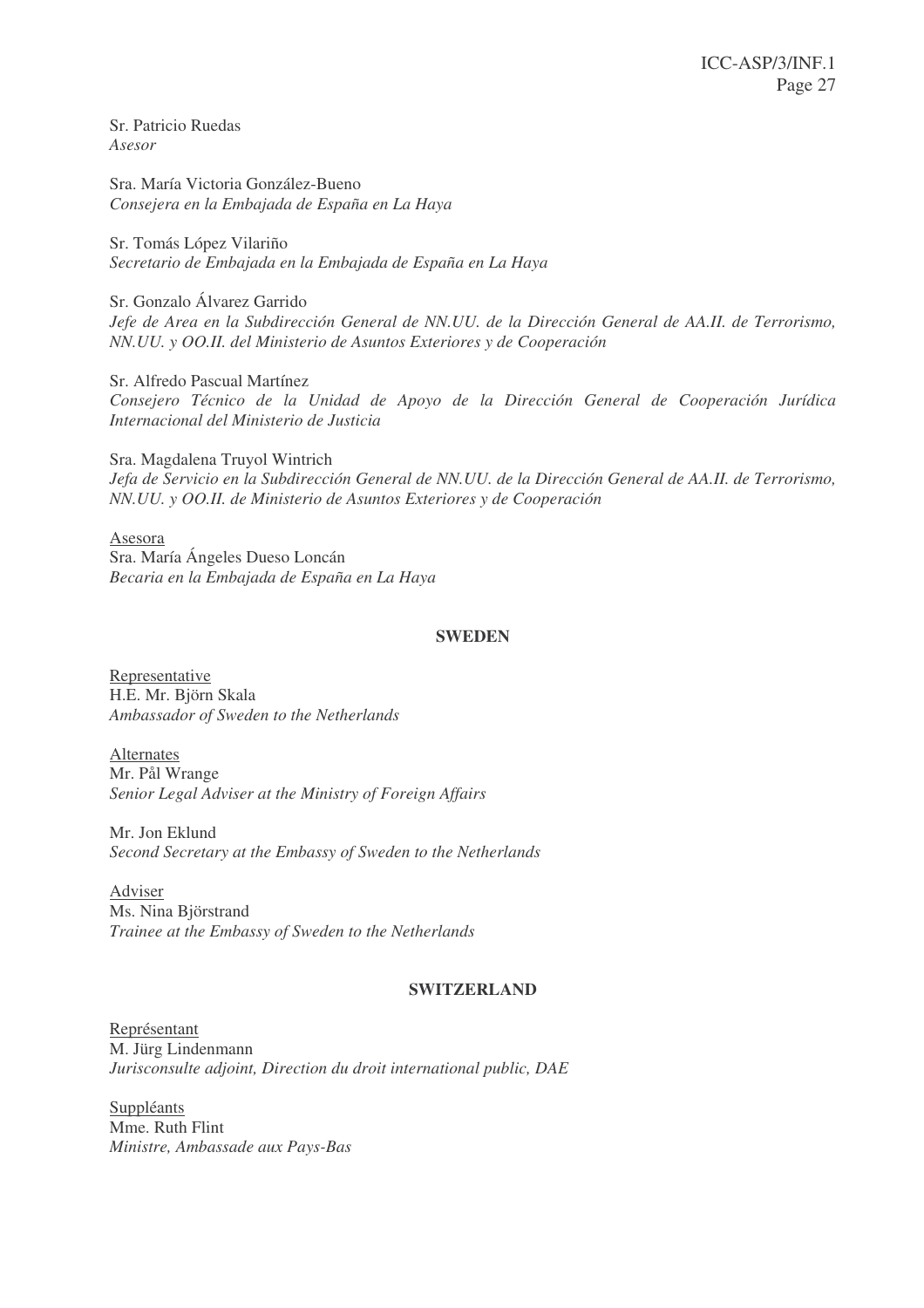M. Jürg Lauber *Conseiller d'Ambassade, Mission permanente auprès des Nations Unies*

Conseiller M. Daniel Frank *Chef adjoint de la section droit pénal international, Office fédéral de la justice*

### **TAJIKISTAN**

### **THE FORMER YUGOSLAV REPUBLIC OF MACEDONIA**

Representative H.E. Mrs. Milijana Danevska *Ambassador to the Netherlands*

Alternate Mrs. Meljehat Muftarovska *Counsellor, Embassy to the Netherlands*

Adviser Mr. Todor Mirovski *First Secretary at the Embassy to the Netherlands*

#### **TIMOR-LESTE**

Representative Mr. Alfonso Lopez *Coordinator of the Legislation and Assessment, Ministry of Justice*

### **TRINIDAD AND TOBAGO**

Representative H.E. Mr. Learie Rousseau *Ambassador to the Netherlands*

Alternates H.E. Mr. Philip Sealy *Ambassador and Permanent Representative to the UN*

Ms. Gaile Ann Ramoutar *First Secretary, Permanent Mission to the UN*

Mr. Eden Charles *Foreign Service Officer, Legal and Marine Affairs Division, MFA*

Advisers Ms. Alessandra Lanciotti

Mr. Steven Powles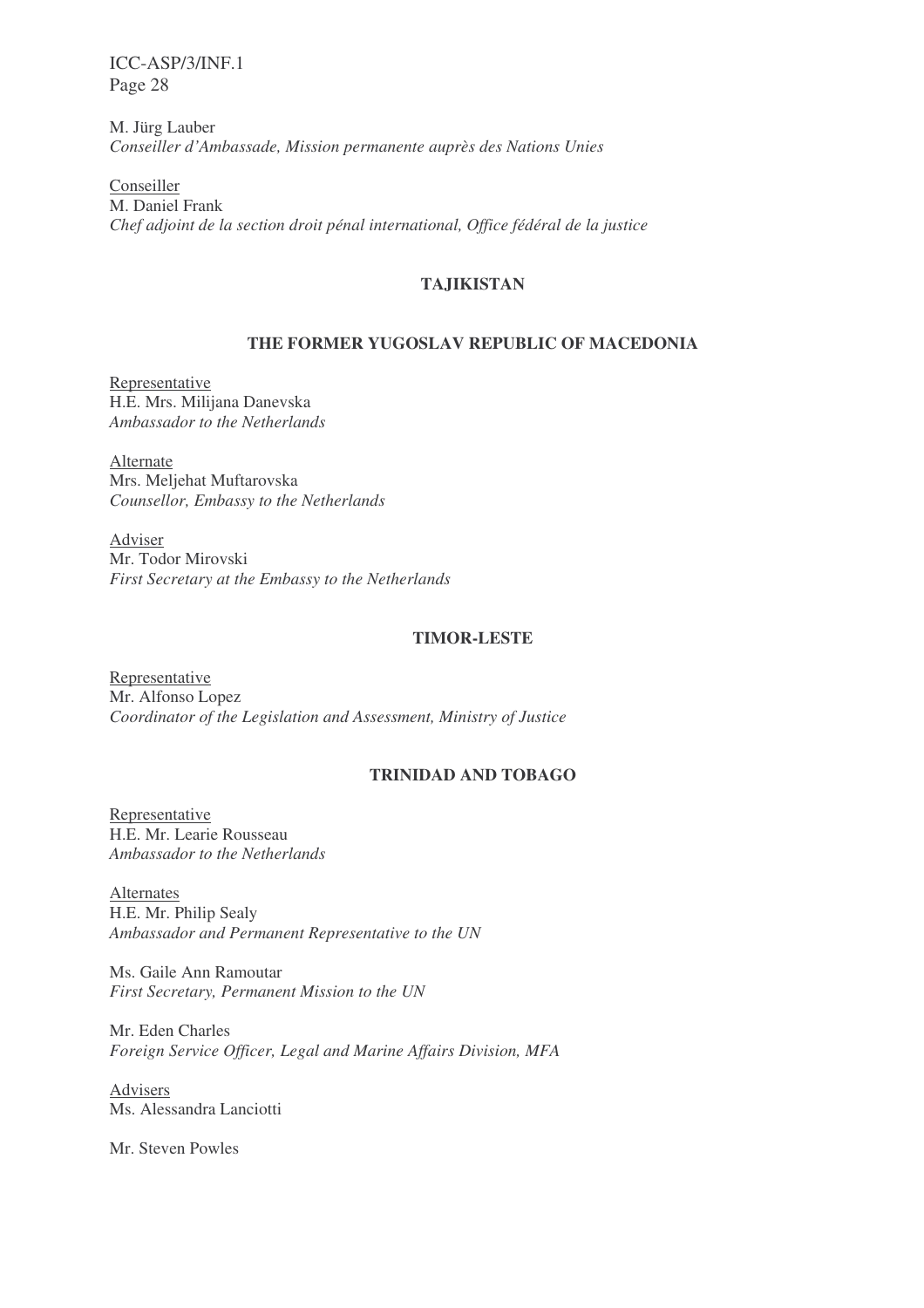#### **UGANDA**

Representative H.E. Mrs. Mirjam Blaak *Ambassador to the Netherlands*

Alternates Mrs. Juliet Semambo Kalema *Attorney, Foreign Service officer*

Mrs. Rossette Nyirinkindi Katungye *Minister Councillor, Permanent Mission to the UN*

Mrs. Jane Byakutaga Kigundu *Commissioner/Legal Advisory Services*

#### **UNITED KINGDOM**

Representative H.E. Sir Colin Budd *Ambassador to the Netherlands*

Alternates Mr. Christopher Whormersley *Deputy Legal Adviser, Foreign and Commonwealth Office*

Mrs. Rosemary Thomas *Head of War Crimes Section, Foreign and Commonwealth Office*

Mr. Dominic Raab *Legal Adviser, British Embassy to the Netherlands*

Mrs. Kate Goulden *Desk Officer, War Crimes Section, Foreign and Commonwealth Office*

Mr. David Burton *Second Secretary, Embassy, The Hague*

Mrs. Gayle Eeuwijk *Legal Officer, Embassy, The Hague*

### **UNITED REPUBLIC OF TANZANIA**

Representative Mr. Andy A. Mwandembwa *Minister Counsellor, Permanent Mission of Tanzania to the UN*

Alternates Mr. Laurence K.N. Kaduri *Assistant Director, Ministry of Justice and Constitutional Affairs*

Ms. Caroline Kitana *Legal Officer, Ministry of Foreign Affairs and International Cooperation*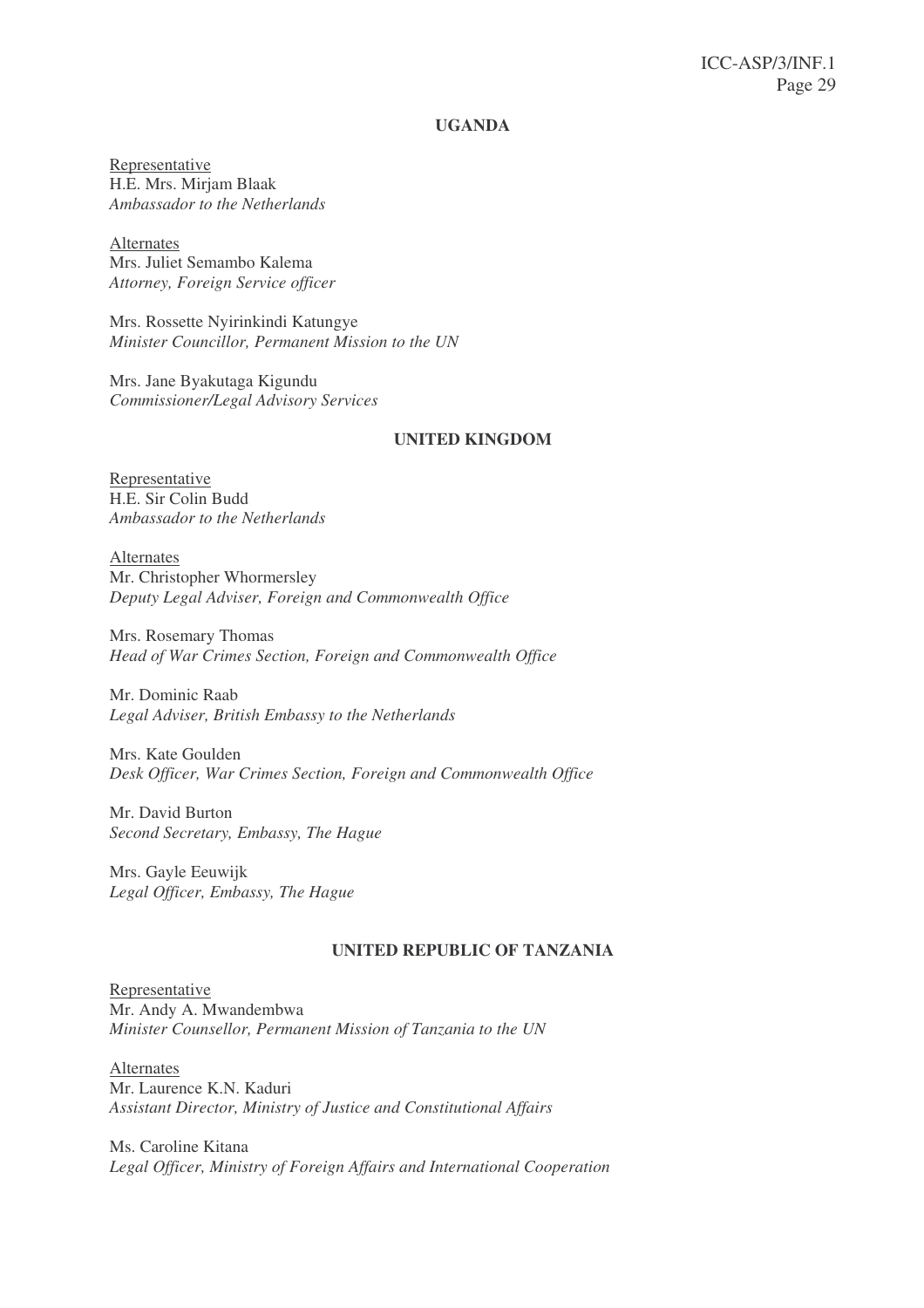### **URUGUAY**

Representante S.E. Sr. Carlos Gianelli *Embajador ante los Países Bajos*

Suplente Dr. Enrique Ribeiro *Ministro Consejero*

#### **VENEZUELA**

Representante Sra. Mirna Mas y Rubi Spósito *Directora General de la Consultoría Jurídica*

Suplente S.E. Sr. Norman Pino *Embajador*

Asesores Sr. Enrique Rondón *Ministro Consejero en la Embajada ante los Países Bajos*

Sr. Agustín Pérez Celis *Asesor de la Consultoría Jurídica*

#### **ZAMBIA**

Alternate Mr. Nkonde M. Lombanya *Second Secretary, Embassy of Zambia to Belgium*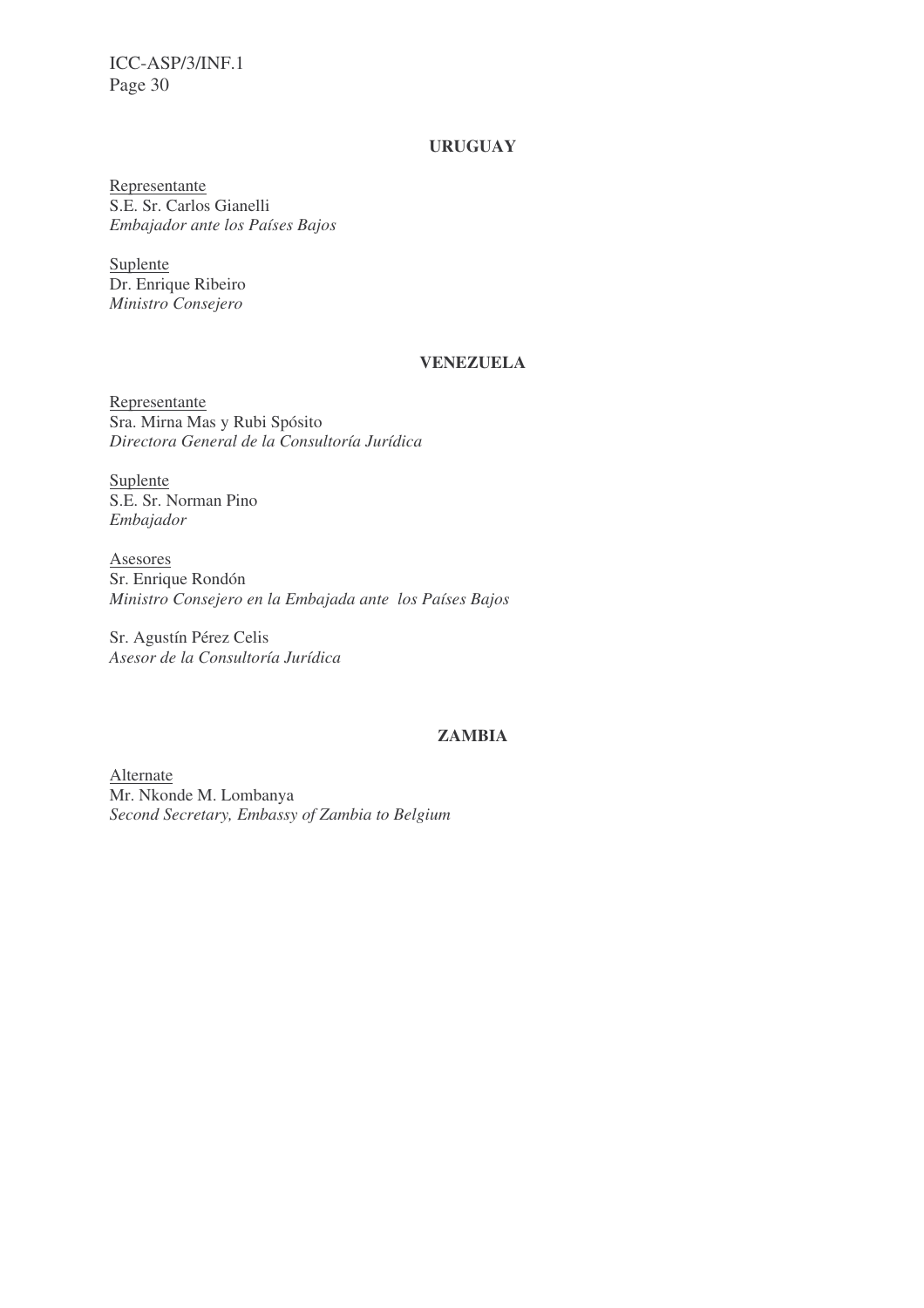### **II. Observer States Observer States/ États observateurs/ Estados observadores**

### **ALGERIA**

#### **ANGOLA**

Representative Mr. Victor Simão de Sousa *Judge of the Supreme Court, Ministry of Justice*

### **ARMENIA**

### **AZERBAIJAN**

### **BAHAMAS**

### **BAHRAIN**

#### **BANGLADESH**

#### **BELARUS**

### **BRUNEI DARUSSALAM**

### **BURUNDI**

Représentant S.E. M. Tharcisse Midonzi *Ambassadeur, Directeur des Affaires Juridiques*

#### **CAMEROON**

#### **CAPE VERDE**

**Representative** Mrs. Elisangela Andrade

#### **CHAD**

Adviser Mr. Mahamat Nour Babikir *First Secretary, Permanent Mission of Chad to the UN*

### **CHILE**

Representative Mr. Eugenio del Solar Silva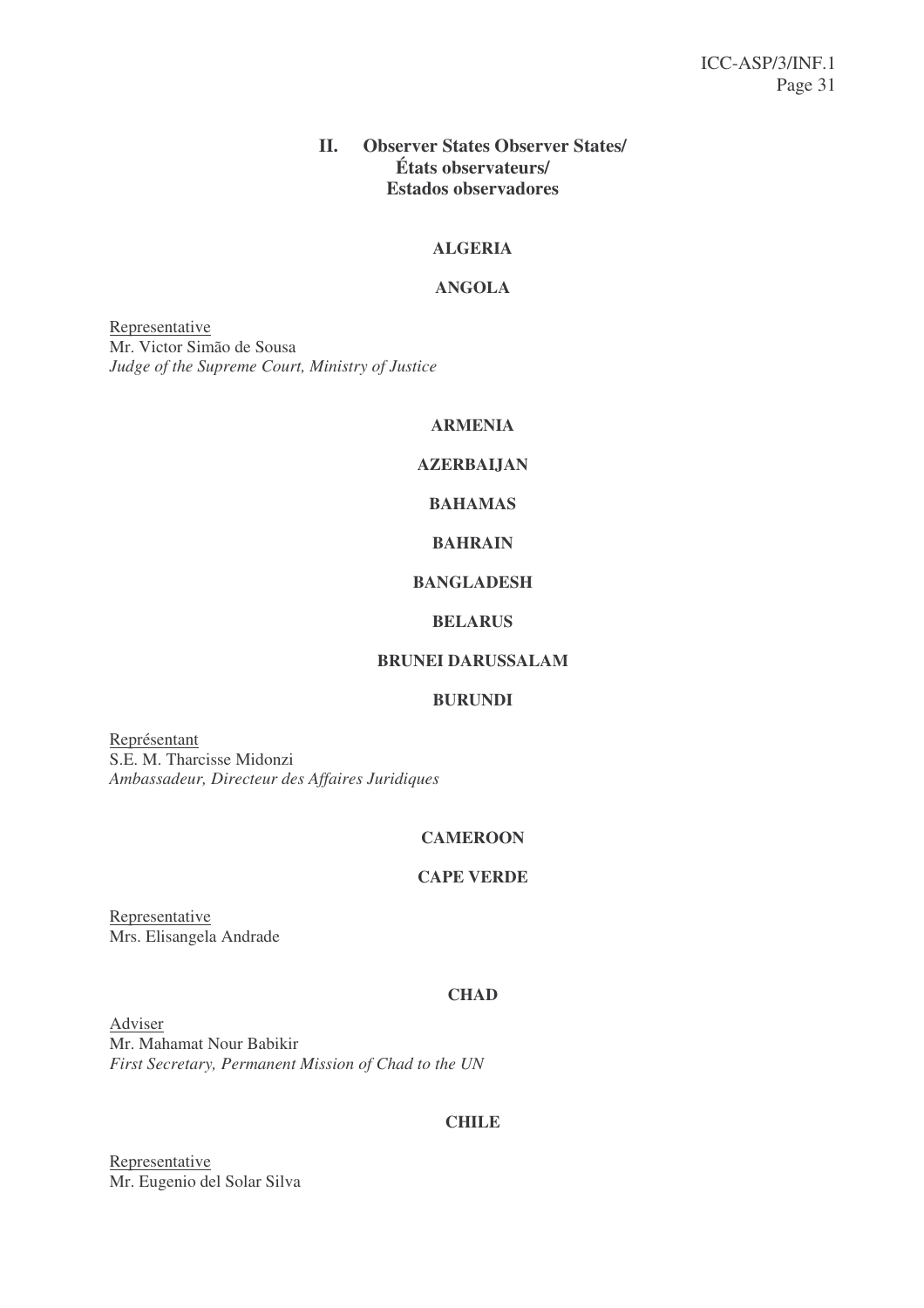*Second Secretary, Embassy to the Netherlands*

#### **CHINA**

Representative Mr. Wei Su *Counsellor, Ministry of Foreign Affairs*

Advisers Mr. Xianliang Yi *Counsellor, Embassy to the Netherlands*

Mr. Jian Shen *Third Secretary, Embassy* to the Netherlands

Mr. Chen Wang *Attaché, Embassy to the Netherlands*

Ms. Lijun Yang *Legal Advisor*

#### **COMORES**

Représentant M. Idi Bazia *Procureur de la République*

#### **COTE D'IVOIRE**

#### **CUBA**

Representante S.E. Sr. Manuel Pardiñas Ajeno *Embajador de Cuba en los Países Bajos*

Suplente Sra. Soraya E. Alvarez Núñez *Sub-directora suntos Multilaterales, Embajada de Cuba en los Países Bajos*

Asesor Sr. Camilo García López-Trigo *Primer Secretario, Embajada de Cuba en los Países Bajos*

### **CZECH REPUBLIC**

Representative H.E. Mr. Petr Kubernát *Ambassador to the Netherlands*

Alternate Mr. Pavel Caban *Expert, International Law Department, Ministry of Foreign Affairs*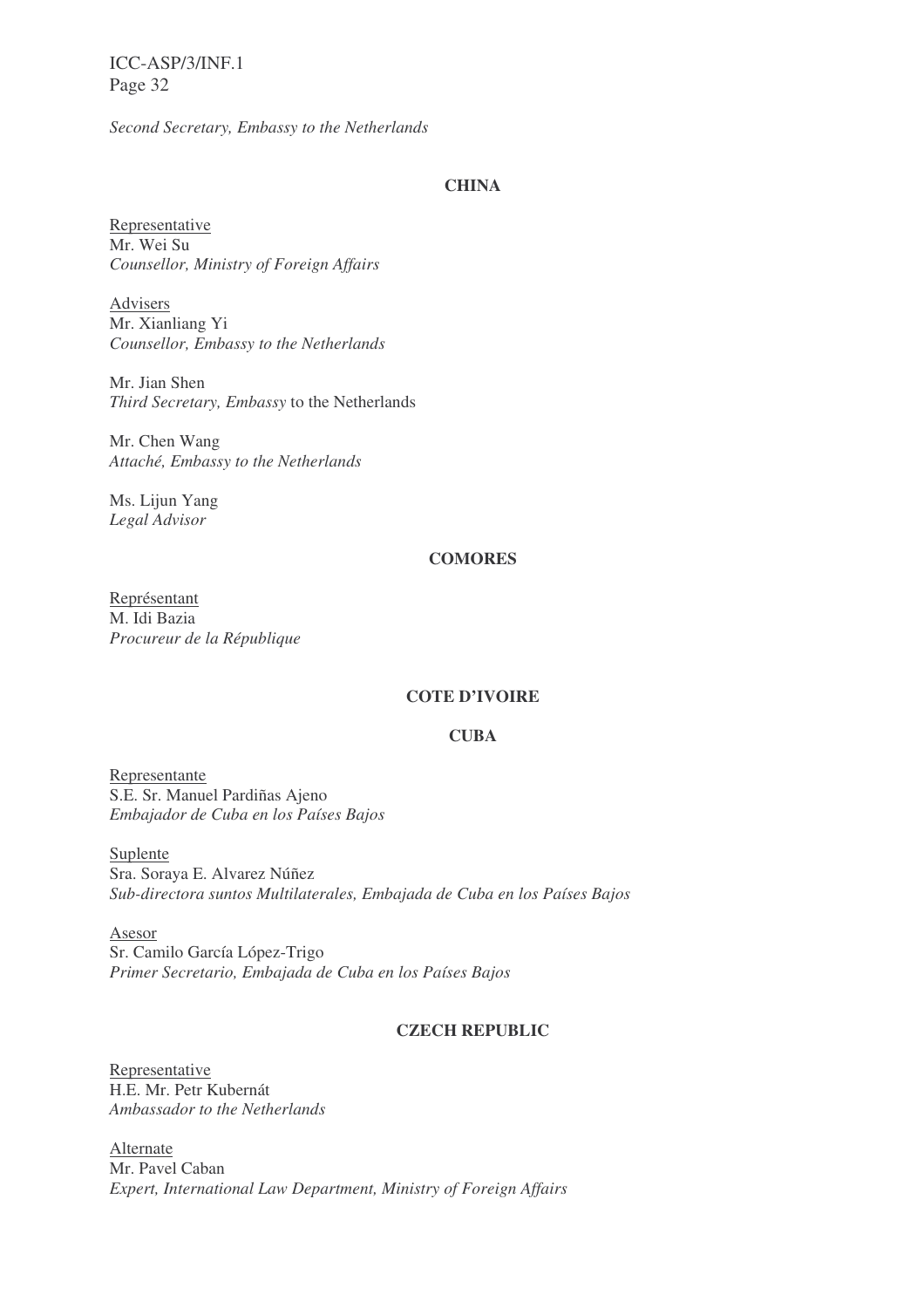**Advisers** Ms. Monica Popenková *International Law Department, Ministry of Foreign Affairs*

Ms. Nadžda Homolová *Counsellor, Embassy to the Netherlands*

Mr. Milan Beranek *Expert, Embassy to the Netherlands*

Mr. Pavel Svoboda *Deputy Minister of Foreign Affairs*

### **DOMINICAN REPUBLIC**

**Representative** Ms. Pilar Awad *Viceconsul of the Dominican Republic*

### **EGYPT**

### **EL SALVADOR**

Representative Ms. María del Pilar Escobar de Amaya *Head of the International Studies Department, MFA*

Alternate Ms. Lilian Alvarado de Overdiek *Chargé d'Affaires, Embassy of El Salvador in the Netherlands*

### **ERITREA**

Representative H.E. Mr. Mohammed S. Ahmed *Ambassador of Eritrea to the Netherlands*

Alternate Mr. Solomon M. Jocob *First Secretary, Embassy of Eritrea to the Netherlands*

### **ETHIOPIA**

Representative Mr. Girma Kassaye Ayehu *First Secretary, MFA*

### **GUATEMALA**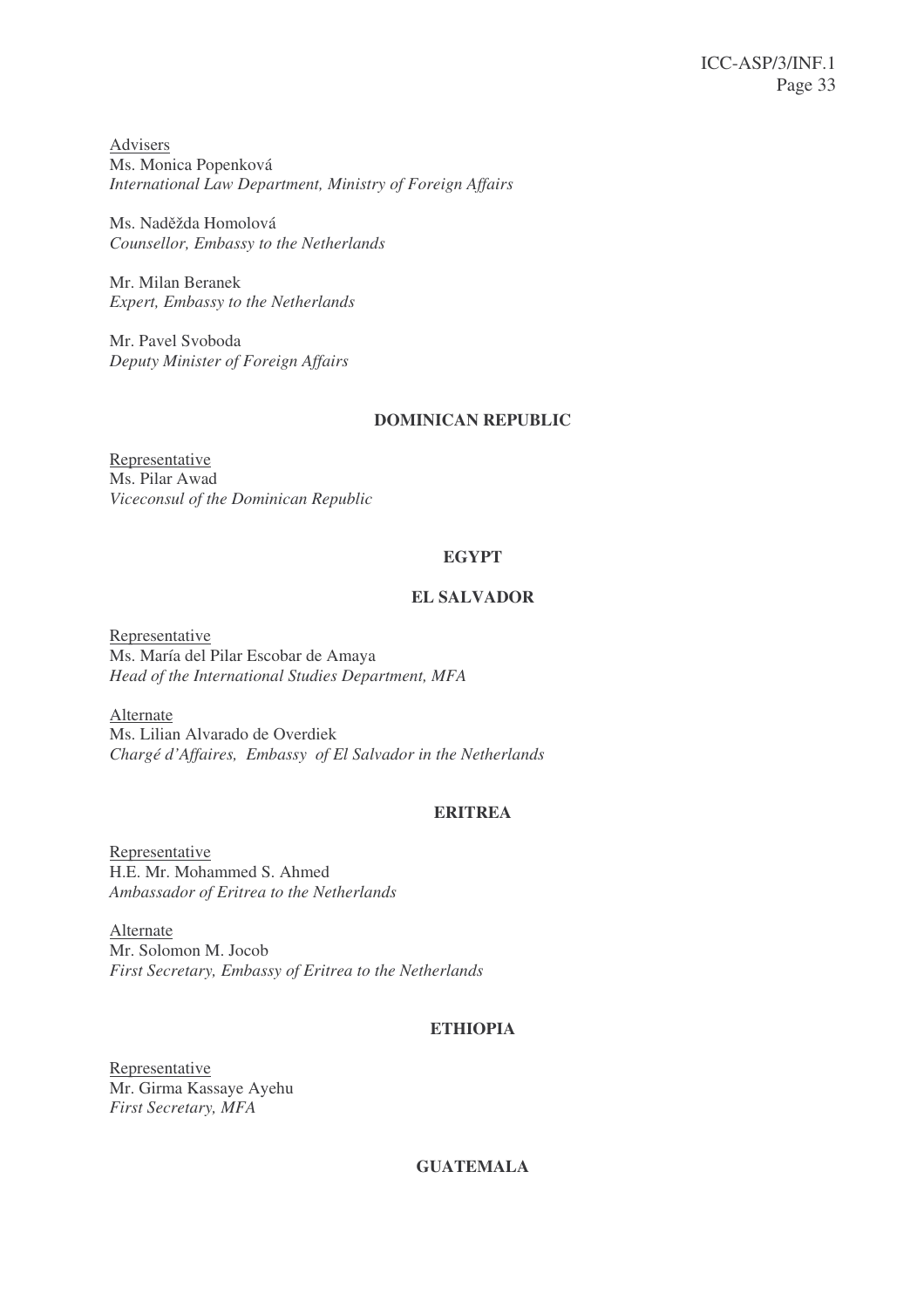#### **GUINEA-BISSAU**

#### **GUYANA**

#### **HAITI**

### **HOLY SEE**

Representative H.E. Mons. François Bacqué *Apostolic Nuncio in The Hague*

Alternate Rev. Jan A.N. Stuyt *Juridical expert*

#### **INDIA**

#### **INDONESIA**

### **ISLAMIC REPUBLIC OF IRAN**

Representative Mr. Reza Mousazadeh *Second Secretary, Embassy in The Hague*

#### **IRAQ**

Representative Mr. Sufian Abdul *Second Secretary, Embassy in The Hague*

### **ISRAEL**

Alternate representative Mr. Doron Kerbel *Legal officer, Embassy to the Netherlands*

#### **JAMAICA**

#### **JAPAN**

Representative Mr. Takeo Akiba *Director, Legal Affairs Division, Ministry of Foreign Affairs*

**Alternates** Mr. Tomoaki Ishigaki *Deputy Director, Legal Affairs Division, Ministry of Foreign Affairs*

Mr. Yasuhito Inoue *First Secretary, Embassy to the Netherlands*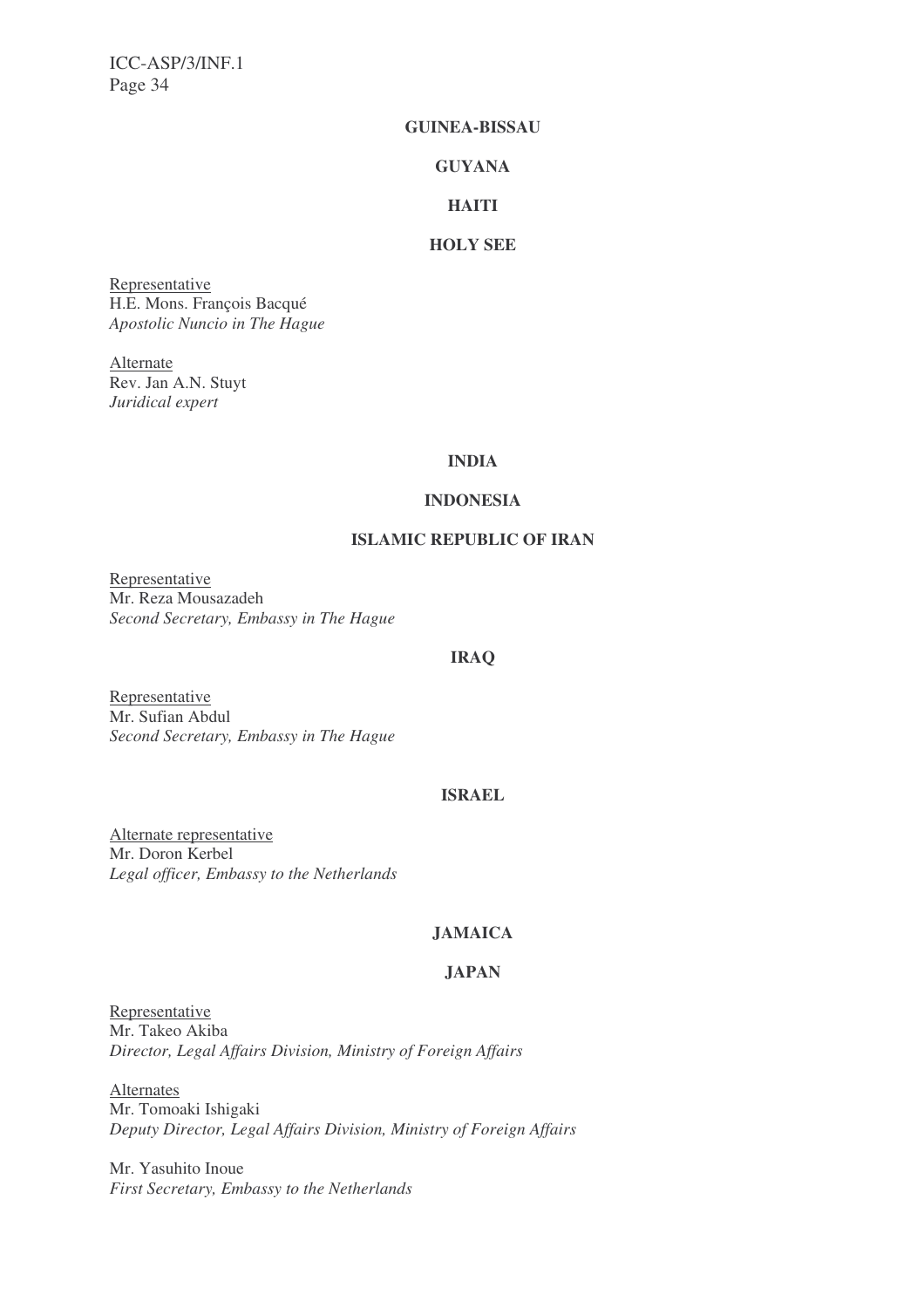Mr. Tatsuya Abe *Researcher, Embassy of Japan to the Netherlands*

### **KAZAKHSTAN**

### **KENYA**

Representative Mr. Benson H.O. Ogutu *Charge d'Affaires a.i.*

Advisers Ms. Karen R. Odaba-Mosoti *First Secretary (Legal Affairs) to the Permanent Mission of Kenya to the UN*

Ms. Jayne Toroitich *Second Secretary, Multilateral Affairs*

### **KUWAIT**

Representative H.E. Sheikh Ali K. Al-Sabah *Ambassador to the Netherlands*

Alternates Mr. Ghanim al-Ghanim *Director of the Legal Department, MFA*

Mr. Mohammed al-Ansari *Director of the International Relations Department, Ministry of Justice*

Mr. Tareq al-Faraj *Second Secretary, Embassy to the Netherlands*

### **KYRGYZSTAN**

### **LIBERIA**

### **LIBYAN ARAB JAMAHIRIYA**

Representative Mr. Mohadeb Gheton *Counsellor, Embassy to the Netherlands*

Alternate Mr. Farhat Farggalla *Lawyer, Ministry of Foreign Affairs*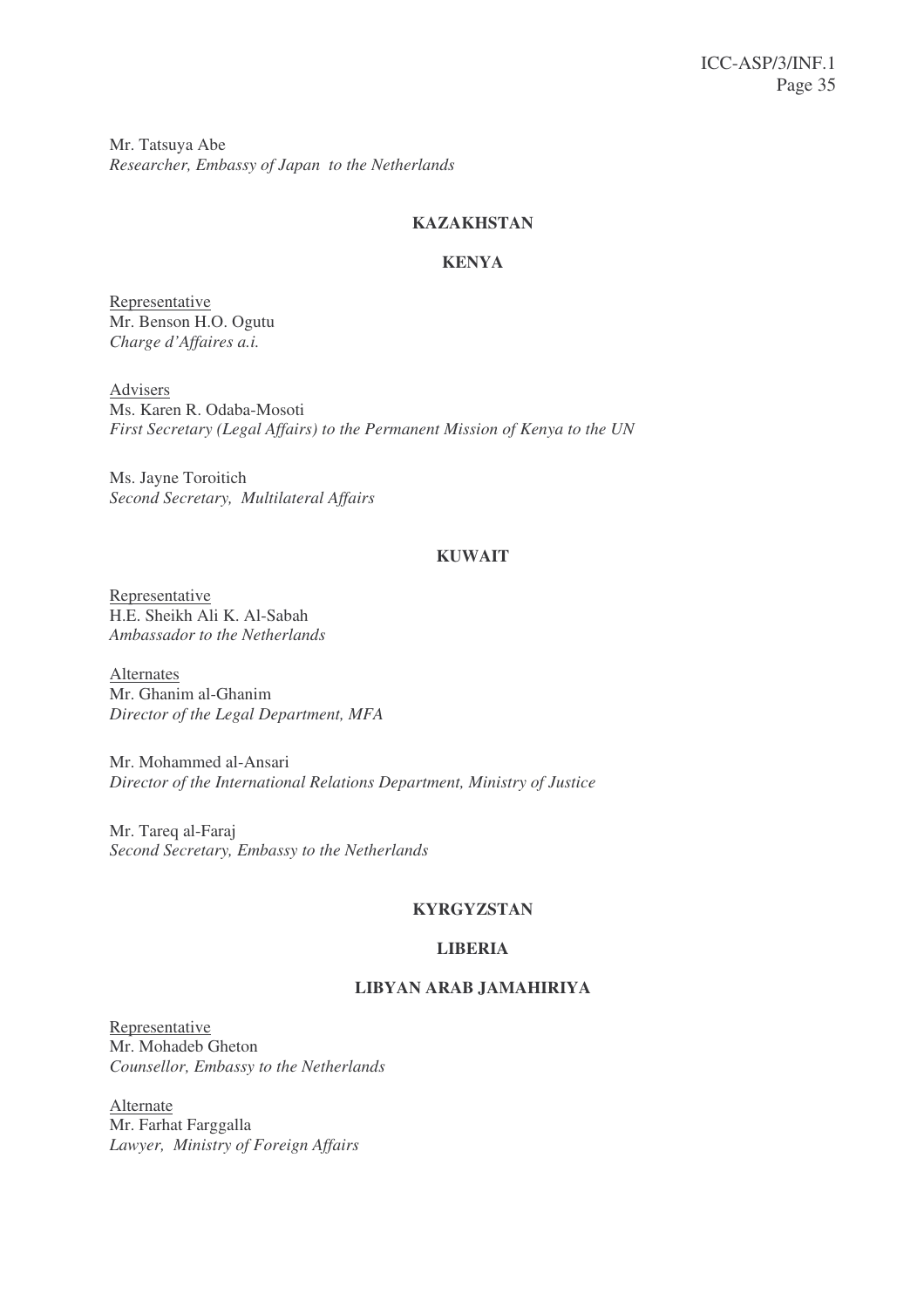#### **MADAGASCAR**

Representative Ms. Liliane E. Rasendra Arivony *Magistrat , Chef du Service des Relations Extérieures, Ministére de la Justice*

### **MALAYSIA**

Representative H.E. Ms. Noor Farida Ariffin *Ambassador to the Netherlands*

**Alternates** Mr. Azmi Zainuddin *Counsellor, Embassy to the Netherlands*

Mr. Azmir Shah Zaina Abidin *Attorney General's Chambers, Malaysia*

#### **MEXICO**

Representante S.E. Sra. Sandra Fuentes-Berain *Embajadora de México ante los Países Bajos*

Supplentes Sr. Rafael Cervantes *Jefe de Cancillería, Embajada de México ante los Países Bajos*

Sra. Socorro Flores Liera *Primer Secretario, Coordinadora de Asesores, Subsecretaría para Asuntos Multilaterales y Derechos Humanos, Secretaría de Relaciones Exteriores*

Dr. Erasmo A. Lara Cabrera *Tercer Secretario – Asuntos Jurídicos, Embajada ante los Países Bajos*

Sra. Patricia Oviedo *Agregada Diplomática, Embajada ante los Países Bajos*

#### **MONACO**

Representative H.E. Mr. Jean Pastorelli *Ambassadeur de Monaco en Belgique*

Alternate Mr. Pierre-Henri Settimo *Premier Secrétaire a l'Ambassade de Monaco en Belgique*

#### **MOROCCO**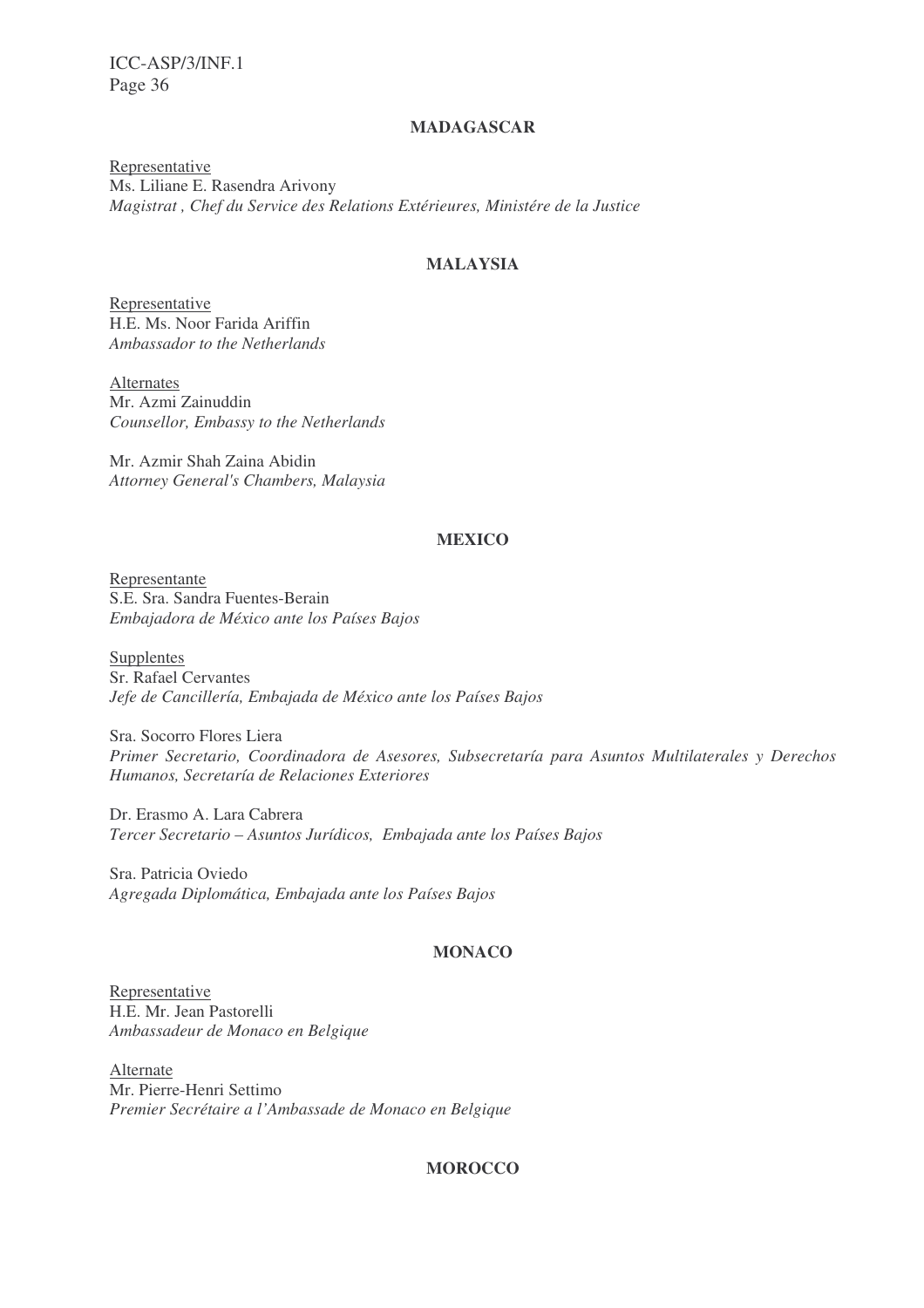#### **MOZAMBIQUE**

Representative Mr. Hélio António Nhantumbo *Legal Assistant, MFA*

### **NEPAL**

Representative Mr. Ram Babu Dhakal *First Secretary, Permanent Mission to the UN*

#### **NICARAGUA**

#### **OMAN**

Representative Mr. Khamis bin Salem Al-Khalili *Assistant Public Prosecutor, Oman*

Alternate Lieutenant Colonel Abdel Hamid bin Salem al-Hamdani

Advisers Mr. Saif bin Omran al-Amiry *First Secretary*

Mr. Ahmed bin Said al-Hasani

#### **PAKISTAN**

Representative Mr. Kehkashan Azhar *Counsellor, Embassy to the Netherlands*

Alternate Mr. Khalid Majid *Third Secretary, Embassy to the Netherlands*

### **PHILIPPINES**

#### **QATAR**

#### **REPUBLIC OF MOLDOVA**

### **RUSSIAN FEDERATION**

Representative Mr. Vladimir Tarabrin *Deputy Director, Legal Department MFA*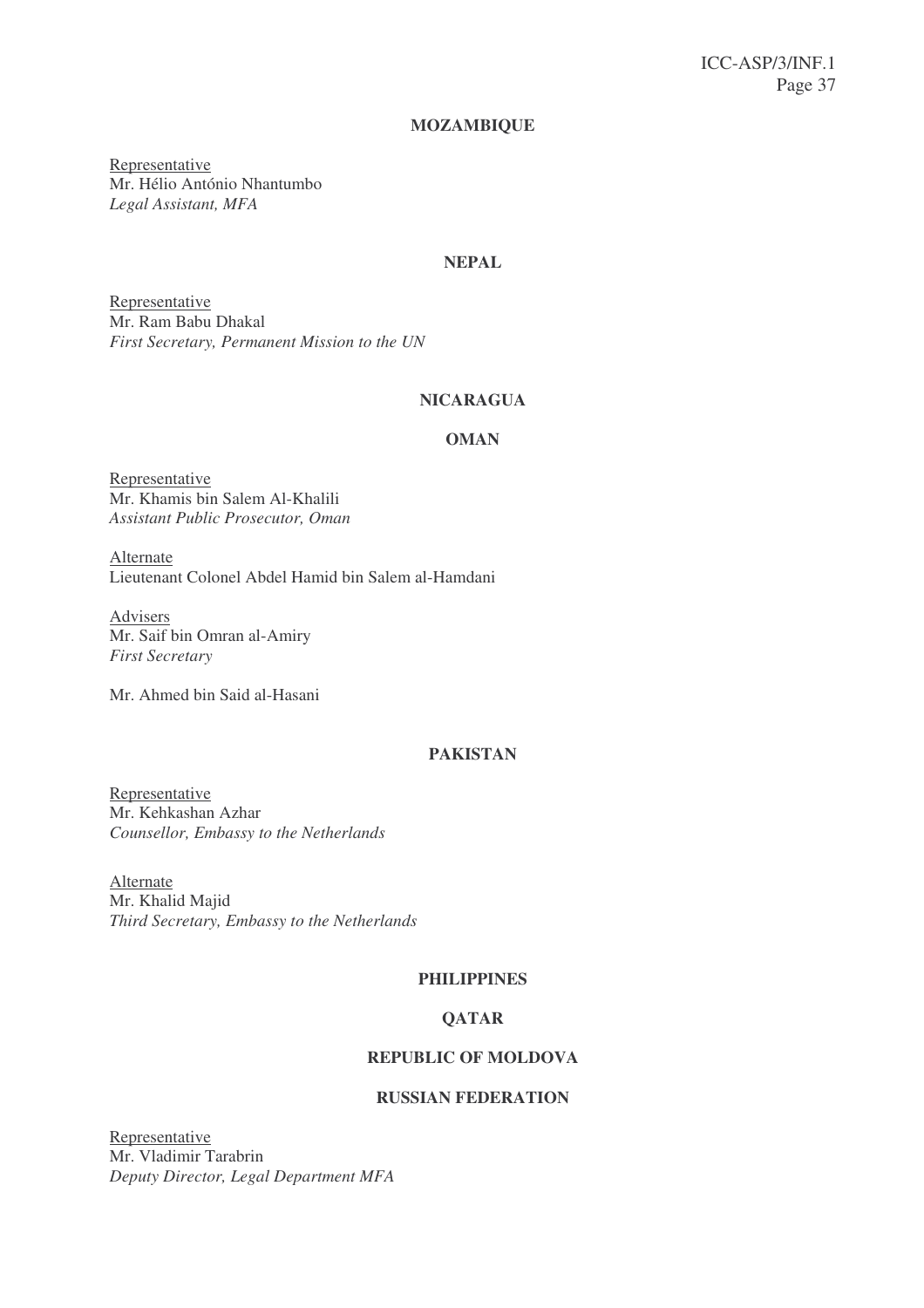Alternate H.E. Mr. Kirill Gevorgian Ambassador to the Netherlands

#### **SAINT LUCIA**

### **SAO TOME AND PRINCIPE**

#### **SAUDI ARABIA**

Representative Mr. Talal M. al-Anzi *Department of International Organizations, Ministry of Foreign Affairs*

Alternate Mr. Mohammad Almehizea *Legal Adviser*

#### **SEYECHELLES**

#### **SINGAPORE**

#### **SOLOMON ISLANDS**

### **SRI LANKA**

#### **SUDAN**

Representative H.E. Mr. Abuel Gasim A Idris *Ambassador of the Sudan to the Netherlands*

Alternates Mr. Mohamed Hussein Zaroug *Minister Plenipotentiary , MFA*

Mr. Abbas Mustafa Ahmed *Embassy of the Sudan*

Adviser Dr. Omer Yousif Elagab *Adviser*

### **SYRIAN ARAB REPUBLIC**

### **THAILAND**

Representative Mr. Chowarit Salitula *Minister Counsellor*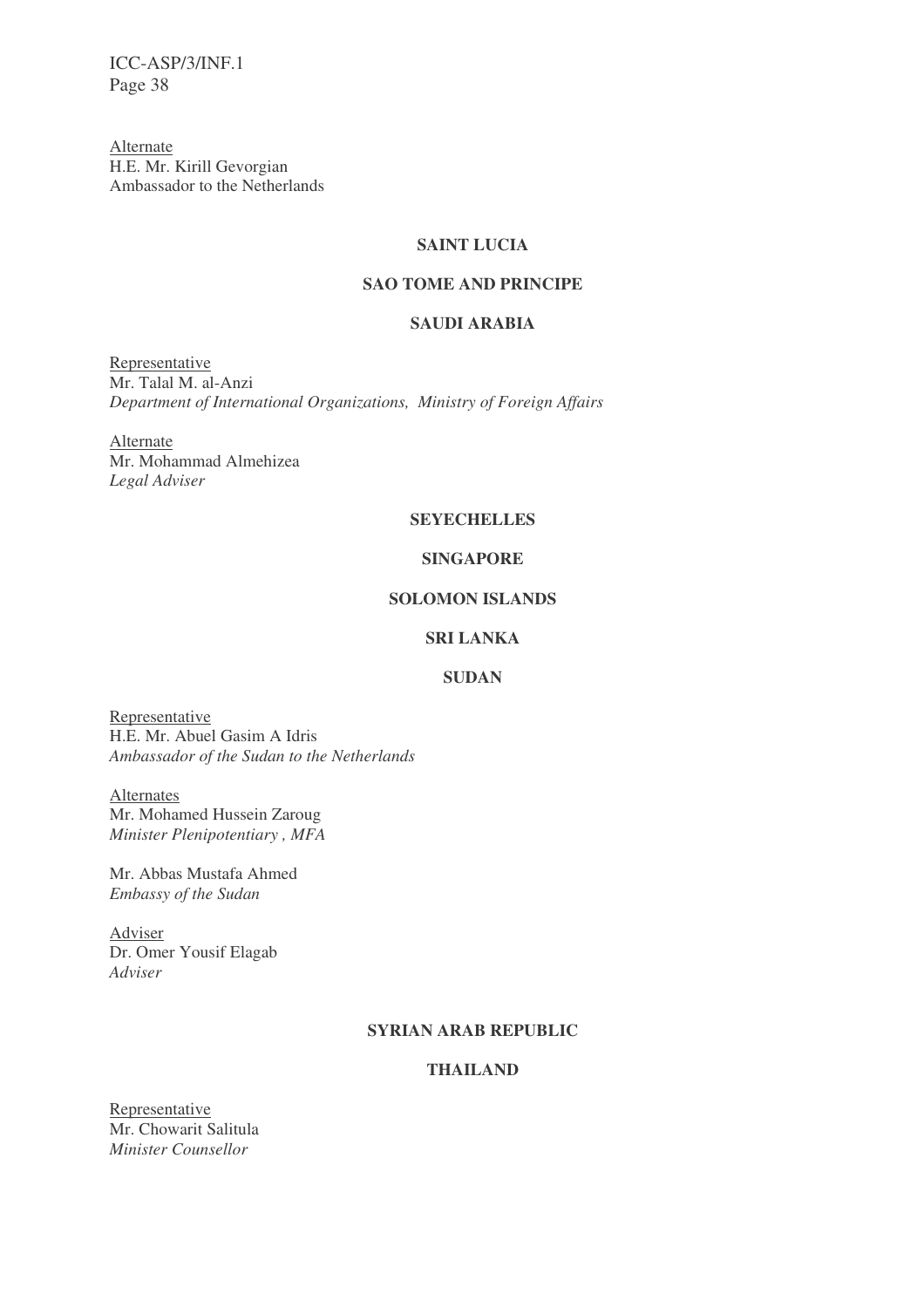Advisers Mr. Francesco De Sanctis *Advocate*

Mr. Stuart Alford *Barrister*

### **TOGO**

Représentant M. Kouassi Dotche-Togbe *Magistrat-Secrétaire Général du Ministère de la Justice*

#### **TUNISIA**

### **TURKEY**

Representative Mr. Resul Sahinol *Legal Counsellor, Embassy to the Netherlands*

### **UKRAINE**

### **UNITED ARAB EMIRATES**

Representative Abdul Rahim Y. al-Awadi *Assistant Undersecretary for International Cooperation and Planning*

Alternates H.E. Mr. Ali Thani Ali al-Suwaidi *Ambassador of the U.A.E to the Netherlands*

Dr. Mohamed M. al-Kamali *General Director, Institute for Training and Judicial Studies*

Mr. Younis Y. al-Redha *Chief of Al Sharjah Federal Appeal Court*

Mr. Ammar Saeed al-Taaei *Legal Adviser, U.A.E Armed Forces*

Advisers Mr. Matar Hamed al-Neyadi *Legal Adviser, U.A.E. Armed Forces*

Mr. Abdulla Khamis al-Shamsi *Second Secretary, Ministry of Foreign Affairs*

Mr. Abdalla Hamdan M. al-Naqbi *Second Secretary, U.A.E. Embassy in The Hague*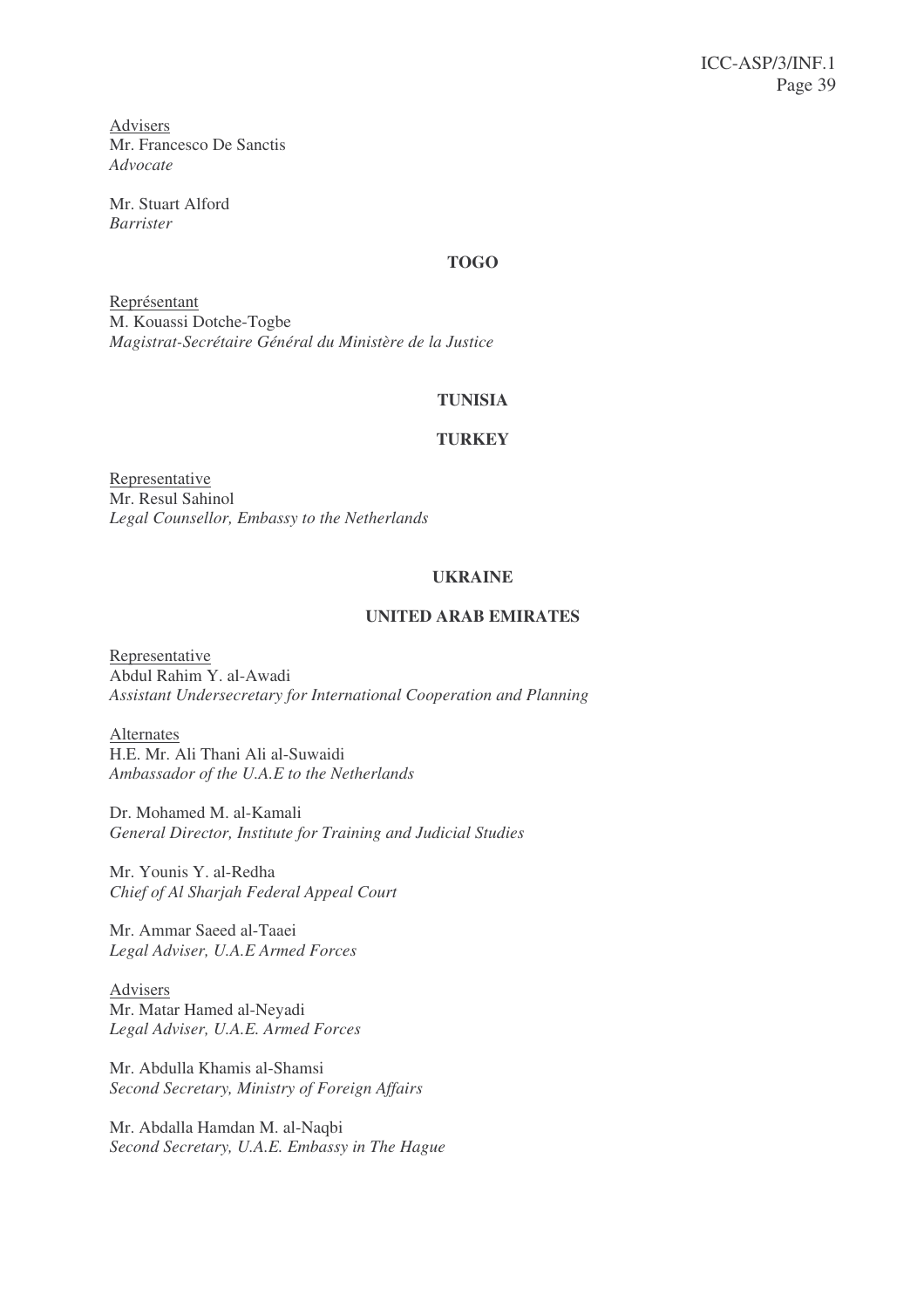### **UNITED STATES OF AMERICA**

#### **UZBEKISTAN**

Representative Mr. Ashraf Alikvlov *Attache, Embassy in Brussels*

Representative H.E. Mrs. Dinh Thi Minh Huyen *Ambassador to the Netherlands*

### **YEMEN**

Representative H.E. Mr. Abdulmalik al-Eryani *Ambassador to the Netherlands*

Alternates Mr. Ahmed al-Alwany *Minister Plenipotentiary*

Mr. Hameed al-Shaibani *Minister Plenipotentiary*

Mr. Haytham Shoja'a Adin *Third Secretary*

Mr. Hisham Jahaf *Attaché*

### **ZIMBABWE**

Advisers Mr. Albert Ranganai Chimbindi *Minister-Counsellor, Embassy in Brussels*

Mr. Stewart Nyakotyo *Counsellor, Embassy in Brussels*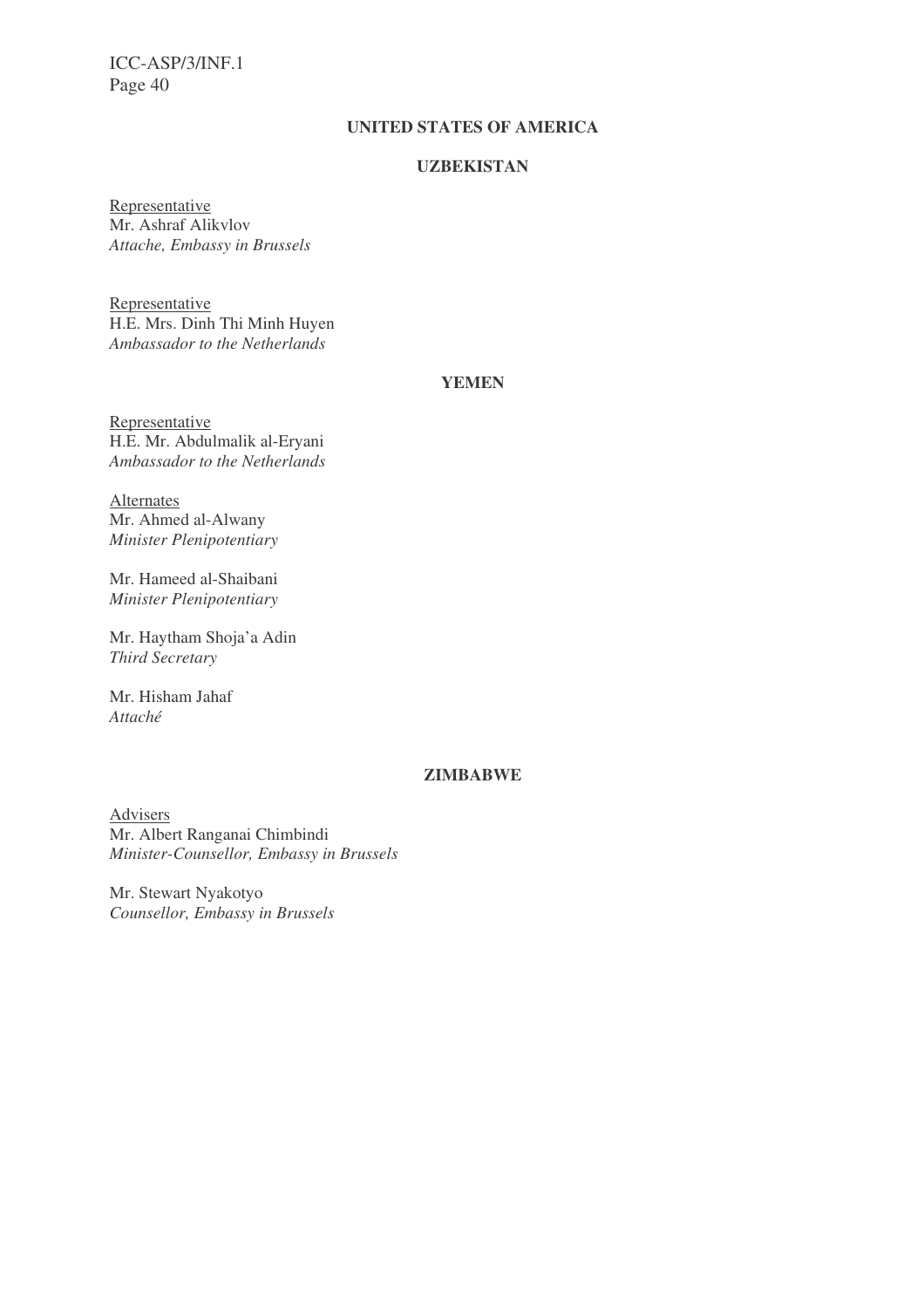**III. States invited to be present during the work of the Assembly Les États invites à se faire représenter aux travaux de l'Assemblée/ Los Estados invitados a que asistieran a los trabajos de la Asamblea**

#### **BHUTAN**

Representative Mr. Tshering Namgyel *Judge*

#### **COOK ISLANDS**

#### **DEMOCRATIC PEOPLE'S REPUBLIC OF KOREA**

#### **EQUATORIAL GUINEA**

### **GRENADA**

### **KIRIBATI**

#### **LAO PEOPLE'S DEMOCRATIC REPUBLIC**

Representative Mr. Kongchi Yangchue *Judge, Chief of Criminal Chamber, Supreme Court*

Alternative Saykanya Bounpheng *Director of the Legal Division, Department of Treaties and Law, MFA*

#### **LEBANON**

#### **MALDIVES**

### **MAURITANIA**

Representative Mr. Mohamed El Moctar Alaoui Ould Youba *First Counsellor, Permanent Mission of Mauritania to the UN*

### **FEDERATED STATES OF MICRONESIA**

#### **MYANMAR**

#### **NIUE**

#### **PALAU**

#### **PAPUA NEW GUINEA**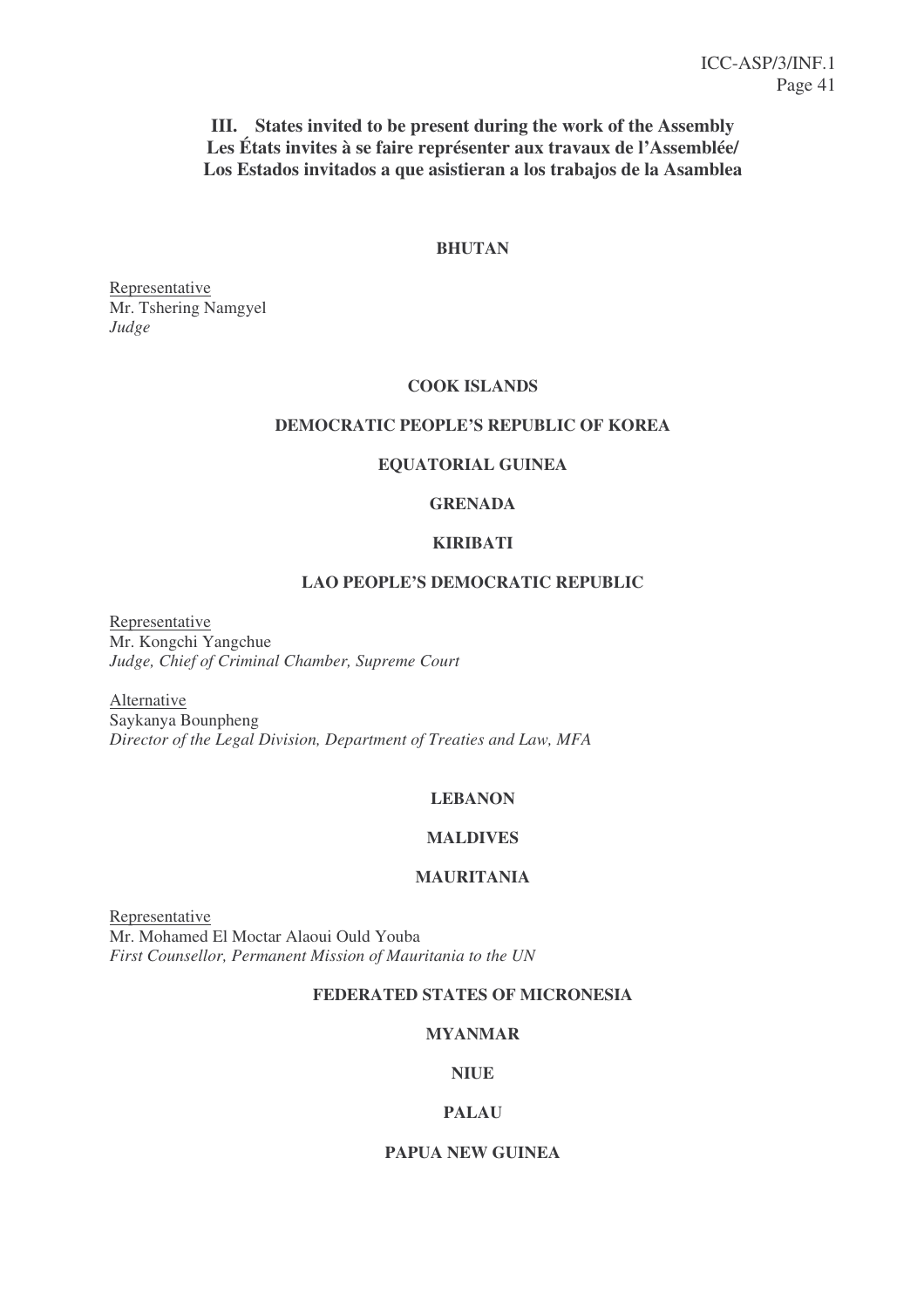#### **RWANDA**

## **SAINT KITTS AND NEVIS**

**SOMALIA**

**SURINAME**

**SWAZILAND**

**TONGA**

### **TURKMENISTAN**

**TUVALU**

**VANUATU**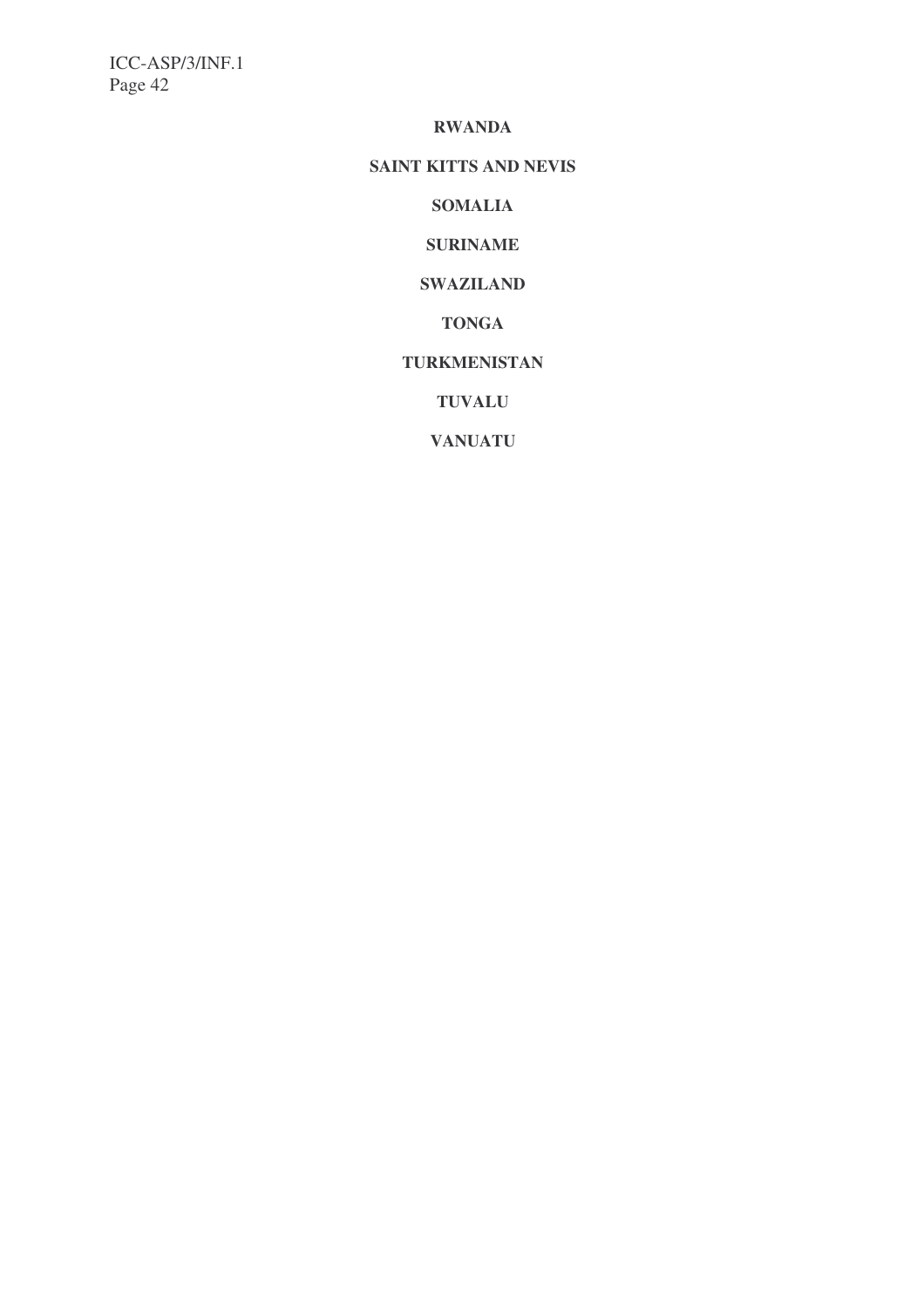# **IV. Entities, intergovernmental organizations and other entities/ Entités, organisations intergouvernementales et autres entités/ Entidades, organizaciones intergubernamentales y otras entidades**

### **African Union**

Mr. Ben Kioko

**Caribbean Community**

Mr. Winston Anderson

**Commonwealth Secretariat**

Ms. Kimberly Prost

### **Commonwealth of Independent States – Economic Court**

Ms. Anara S. Kerimbaeva Mr. Ivan K. Vylcov Mr. Denis V. Akoulov

### **Council of the European Union**

Mr. Paulo Oliveira

#### **European Commission**

Mr. Philippe van Amersfoort Ms. Sybilla Fries

#### **International Comittee of the Red Cross**

Ms. Cristina Pellandini Mr. Gabor Lona

#### **International Criminal Police Organization (Interpol)**

Ms. Estelle Martin

**Sovereign Military Order of Malta**

Amb. Philippe de Schoutheete

**United Nations**

Mr. David Hutchinson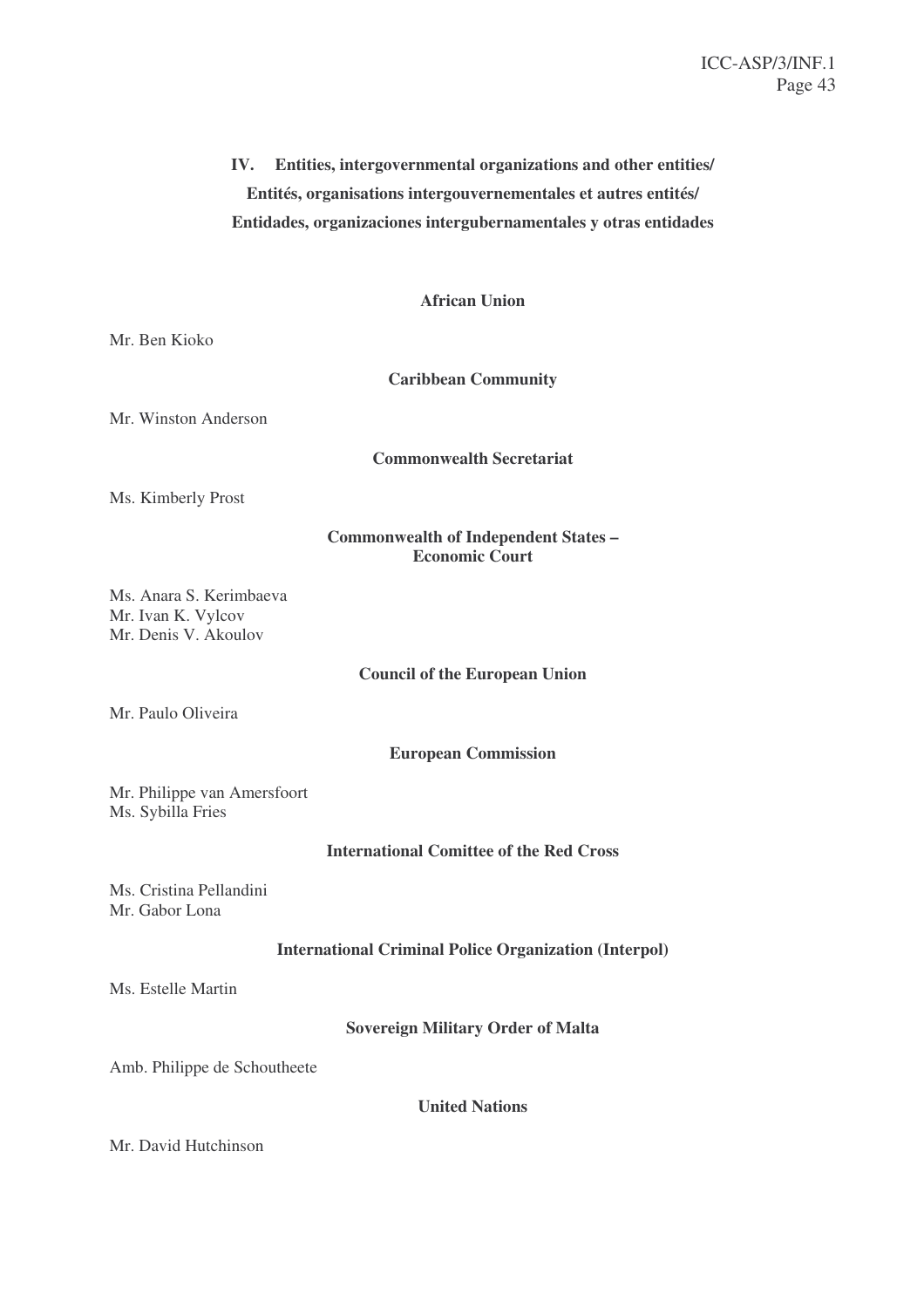> **V. Other international bodies/ Autres organismes internationaux/ Otros órganos internacionales**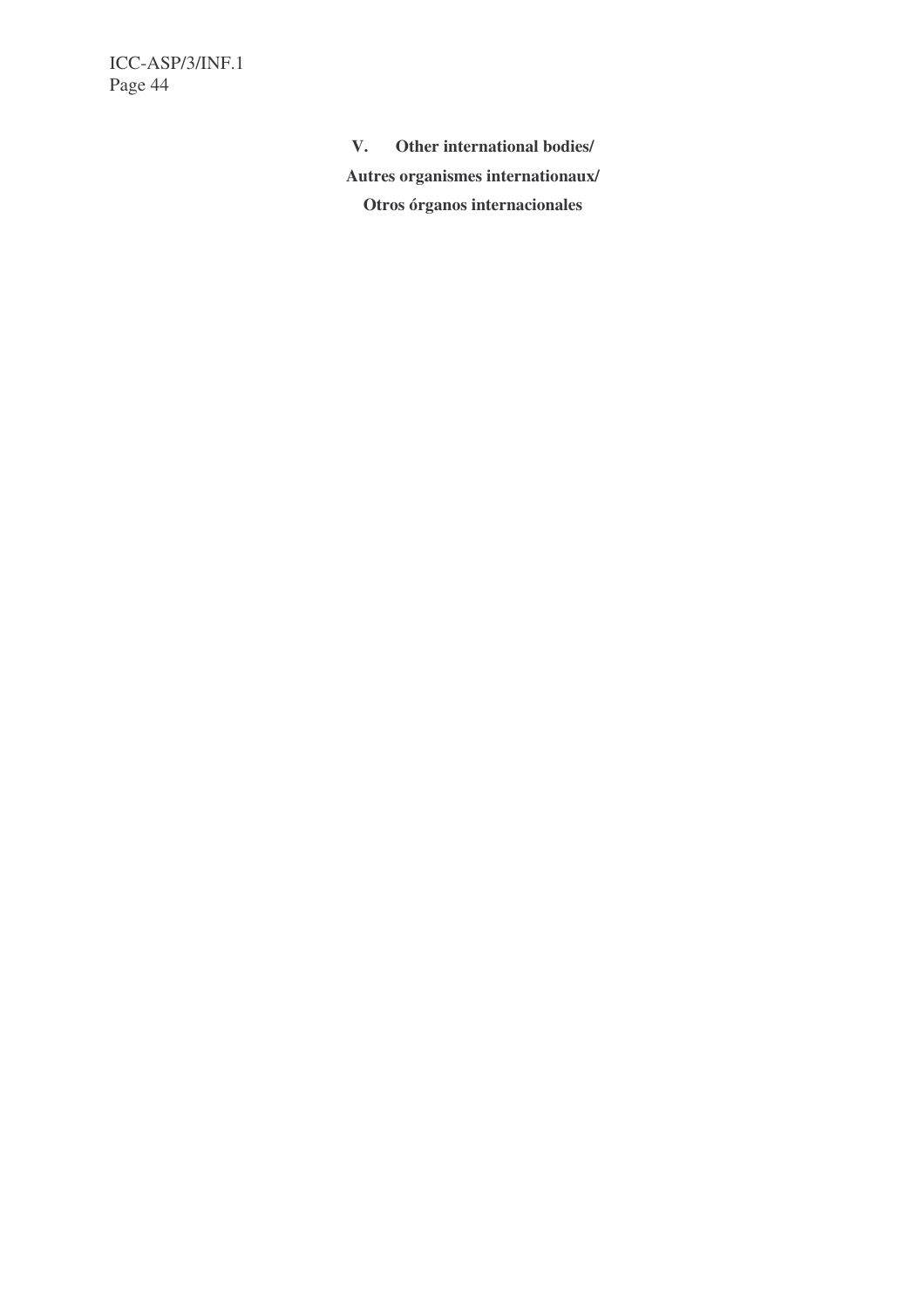**VI. Specialized agencies and related organizations/ Institutions spécialisées et organisations apparentées/ Organismos especializados y organizaciones conexas**

**United Nations Educational, Scientific and Cultural Organization**

Mr. Eduardo Cifuentes Munoz